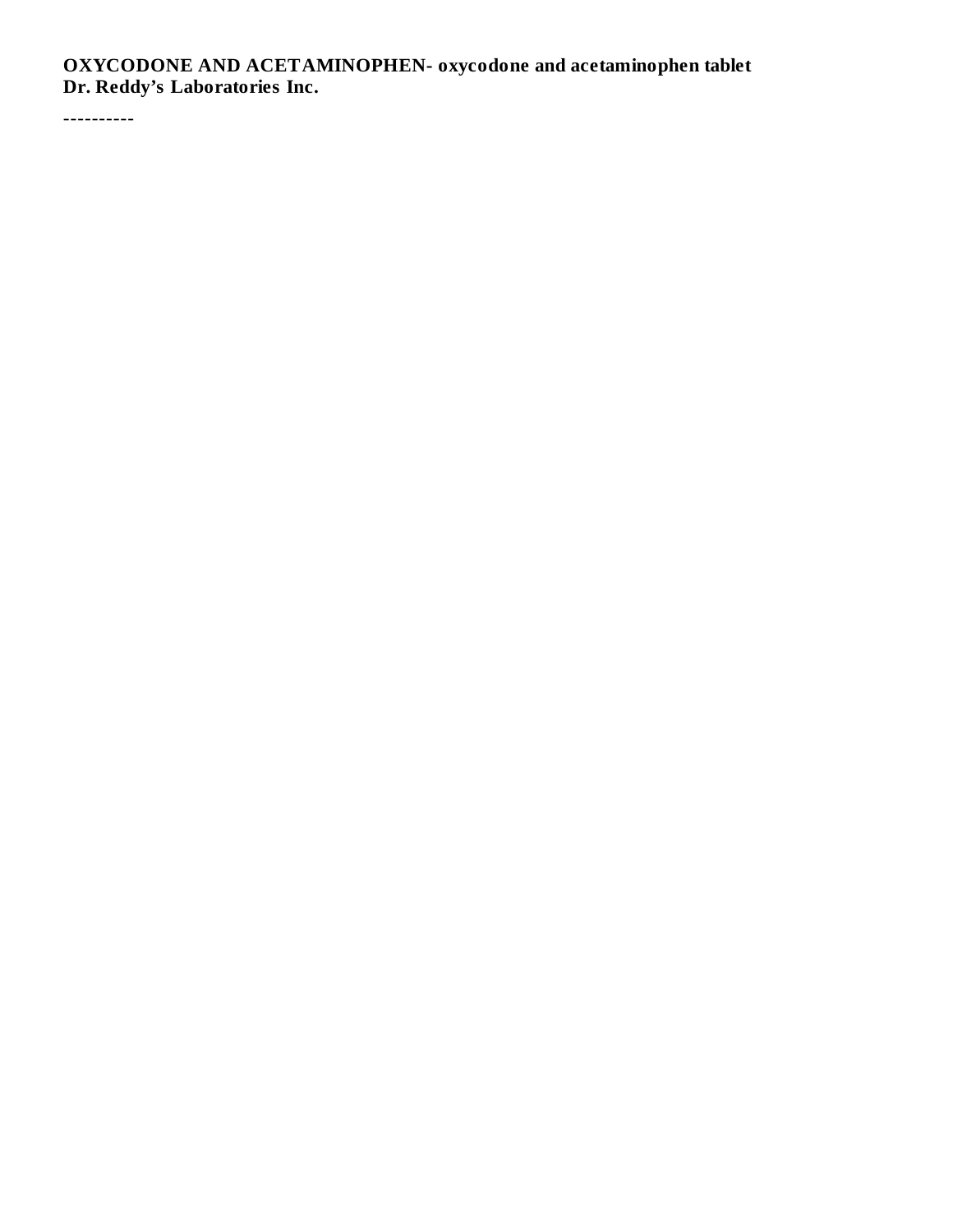#### **WARNING: ADDICTION, ABUSE, AND MISUSE; LIFE-THREATENING RESPIRATORY DEPRESSION; ACCIDENTAL INGESTION; NEONATAL OPIOID WITHDRAWAL SYNDROME, CYTOCHROME P450 3A4 INTERACTION; HEPATOTOXICITY, and RISKS FROM CONCOMITANT USE WITH BENZODIAZEPINES OR OTHER CNS DEPRESSANTS**

#### **Addiction, Abus e, and Misus e**

**Oxycodone and Acetaminophen Tablets expos es patients and other us ers to the risks of opioid addiction, abus e, and misus e, which can lead to overdos e and death. Ass ess each patient's risk prior to pres cribing Oxycodone and Acetaminophen Tablets, and monitor all patients regularly for the development of thes e behaviors and conditions [s ee WARNINGS].**

#### **Life-Threatening Respiratory Depression**

**Serious, life-threatening, or fatal respiratory depression may occur with us e of Oxycodone and Acetaminophen Tablets. Monitor for respiratory depression, especially during initiation of Oxycodone and Acetaminophen Tablets or following a dos e increas e [s ee WARNINGS].**

#### **Accidental Ingestion**

**Accidental ingestion of Oxycodone and Acetaminophen Tablets, especially by children, can result in a fatal overdos e of Oxycodone and Acetaminophen Tablets [s ee WARNINGS].**

#### **Neonatal Opioid Withdrawal Syndrome**

**Prolonged us e of Oxycodone and Acetaminophen Tablets during pregnancy can result in neonatal opioid withdrawal syndrome, which may be life-threatening if not recognized and treated, and requires management according to protocols developed by neonatology experts. If opioid us e is required for a prolonged period in a pregnant woman, advis e the patient of the risk of neonatal opioid withdrawal syndrome and ensure that appropriate treatment will be available [s ee WARNINGS].**

#### **Cytochrome P450 3A4 Interaction**

The concomitant use of Oxycodone Tablets with all cytochrome P450 3A4 inhibitors may result in an increase in oxycodone plasma concentrations, which could increase or prolong adverse reactions and may cause potentially fatal respiratory depression. In addition, discontinuation of a concomitantly used cytochrome P450 3A4 inducer may result in an increase in oxycodone plasma concentration. Monitor patients receiving Oxycodone and Acetaminophen Tablets and any CYP3A4 inhibitor or inducer [see **CLINICAL PHARMACOLOGY, WARNINGS, PRECAUTIONS; Drug Interactions].**

#### **Hepatotoxicity**

**Acetaminophen has been associated with cas es of acute liver failure, at times resulting in** liver transplant and death. Most of the cases of liver injury are associated with the use of **acetaminophen at dos es that exceed 4000 mg per day, and often involve more than one acetaminophen-containing product.**

**Risks From Concomitant Us e With Benzodiazepines Or Other CNS Depressants Concomitant us e of opioids with benzodiazepines or other central nervous system (CNS) depressants, including alcohol, may result in profound s edation, respiratory depression, coma, and death [s ee WARNINGS, PRECAUTIONS: Drug Interactions].**

- **Res erve concomitant pres cribing of Oxycodone and Acetaminophen Tablets and benzodiazepines or other CNS depressants for us e in patients for whom alternative treatment options are inadequate.**
- **Limit dosages and durations to the minimum required.**
- **Follow patients for signs and symptoms of respiratory depression and s edation.**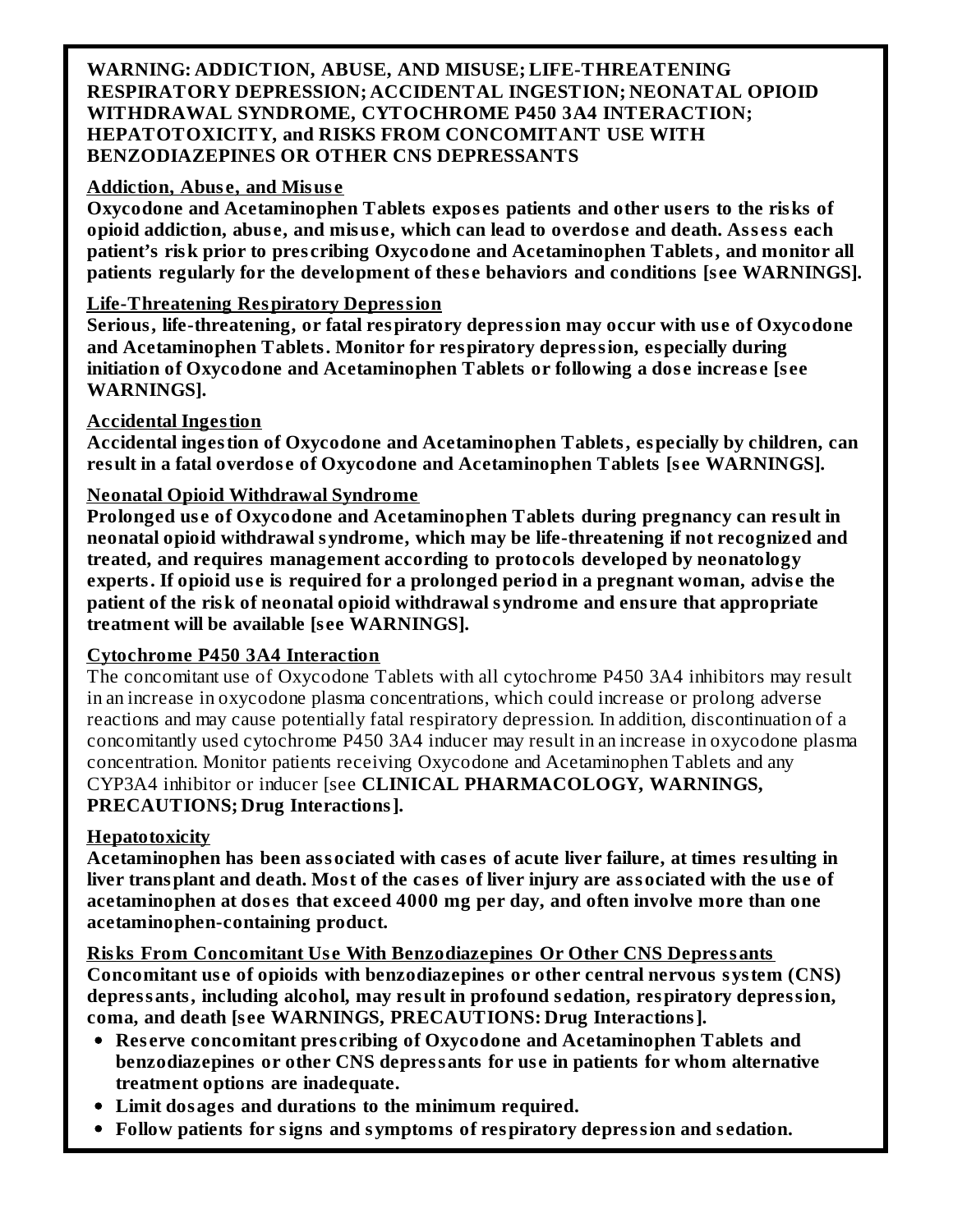#### **DESCRIPTION**

#### **Oxycodone Acetaminophen Tablets, USP is available in tablets for oral administration.**

Each tablet for oral administration contains:

| Oxycodone Hydrochloride is equivalent to 4.4815 mg Oxycodone)          |  |
|------------------------------------------------------------------------|--|
|                                                                        |  |
| (*7.5 mg Oxycodone Hydrochloride is equivalent to 6.7228 mg Oxycodone) |  |
| (*10 mg Oxycodone Hydrochloride is equivalent to 8.9637 mg Oxycodone)  |  |

#### **Inactive Ingredients**

The tablets contain: Colloidal silicon dioxide, pregelatinized starch, crospovidone, croscarmellose sodium, microcrystalline cellulose, stearic acid and magnesium stearate. In addition, the 7.5 mg/325 mg strength contains FD&C Red # 40 Aluminum Lake.

Oxycodone and Acetaminophen Tablets, USP contain oxycodone, 14-hydroxydihydrocodeinone, a semisynthetic opioid analgesic which occurs as a white to off-white fine crystalline powder. The molecular formula for oxycodone hydrochloride is  $\rm{C_{18}H_{21}NO_4 \cdot HCl}$  and the molecular weight is 351.82. It is derived from the opium alkaloid, thebaine, and may be represented by the following structural formula:



# $C_{18}H_{21}NO_4$  -HCl MW 351.82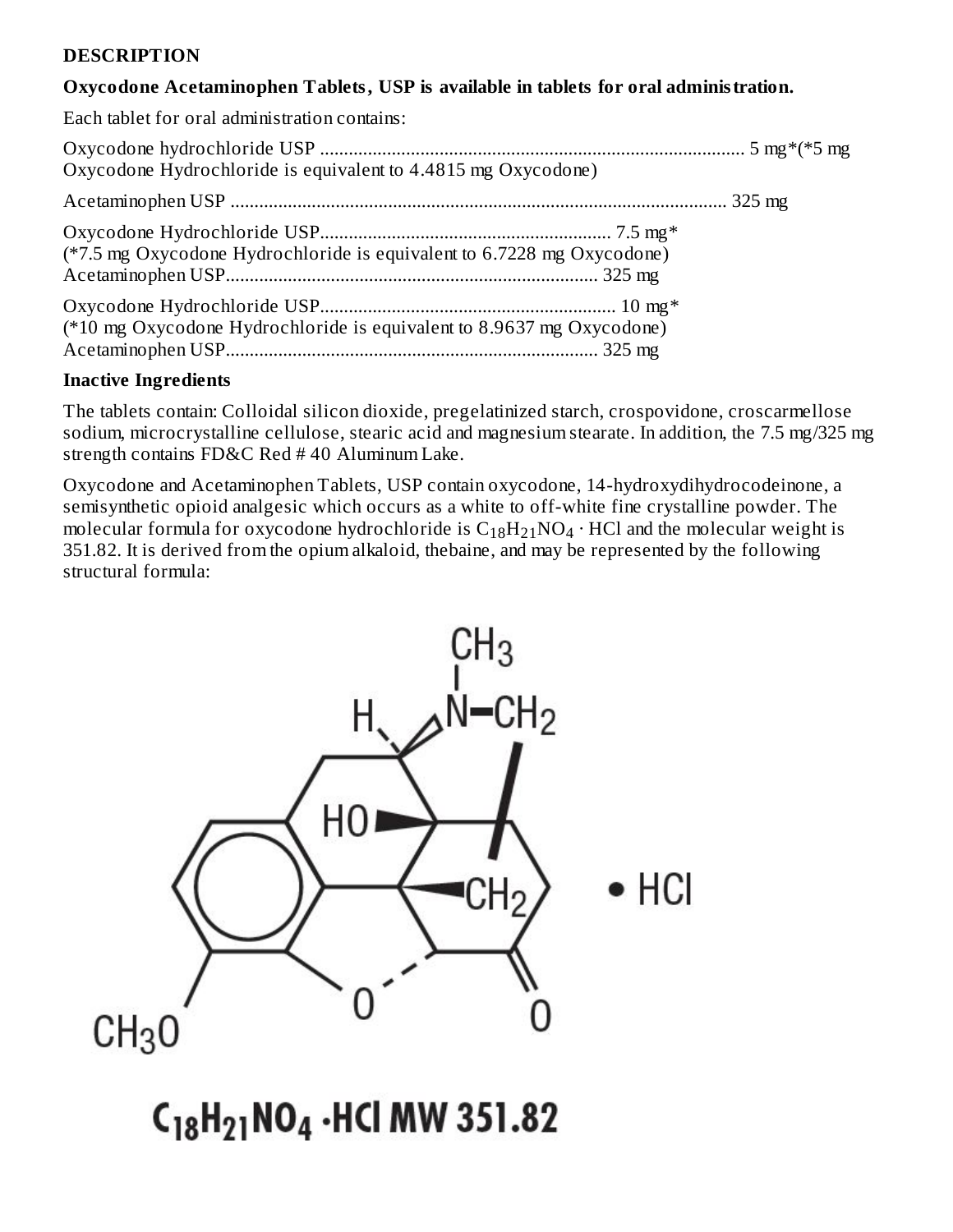Oxycodone and Acetaminophen Tablets, USP contain acetaminophen, 4'-hydroxyacetanilide, is a nonopiate, non-salicylate analgesic and antipyretic which occurs as a white, odorless, crystalline powder. The molecular formula for acetaminophen is  $\rm{C_8H_9NO_2}$  and the molecular weight is 151.17. It may be represented by the following structural formula:

 $CH<sub>3</sub>CONH$  -OΗ

# $C_8H_9NO_2$  MW 151.17

# **CLINICAL PHARMACOLOGY**

#### **Mechanism of Action**

Oxycodone is a full opioid agonist with relative selectivity for the mu-opioid receptor, although it can interact with other opioid receptors at higher doses. The principal therapeutic action of oxycodone is analgesia. Like all full opioid agonists, there is no ceiling effect for analgesia with oxycodone. Clinically, dosage is titrated to provide adequate analgesia and may be limited by adverse reactions, including respiratory and CNS depression.

The precise mechanism of the analgesic action is unknown. However, specific CNS opioid receptors for endogenous compounds with opioid-like activity have been identified throughout the brain and spinal cord and are thought to play a role in the analgesic effects of this drug.

The precise mechanism of the analgesic properties of acetaminophen is not established but is thought to involve central actions.

#### **Pharmacodynamics**

#### Effects on the Central Nervous System

Oxycodone produces respiratory depression by direct action on brain stem respiratory centers. The respiratory depression involves a reduction in the responsiveness of the brain stem respiratory centers to both increases in carbon dioxide tension and electrical stimulation.

Oxycodone causes miosis, even in total darkness. Pinpoint pupils are a sign of opioid overdose but are not pathognomonic (e.g., pontine lesions of hemorrhagic or ischemic origins may produce similar findings). Marked mydriasis rather than miosis may be seen due to hypoxia in overdose situations.

Therapeutic doses of acetaminophen have negligible effects on the cardiovascular or respiratory systems; however, toxic doses may cause circulatory failure and rapid, shallow breathing.

#### Effects on the Gastrointestinal Tract and Other Smooth Muscle

Oxycodone causes a reduction in motility associated with an increase in smooth muscle tone in the antrum of the stomach and duodenum. Digestion of food in the small intestine is delayed and propulsive contractions are decreased. Propulsive peristaltic waves in the colon are decreased, while tone may be increased to the point of spasm, resulting in constipation. Other opioid-induced effects may include a reduction in biliary and pancreatic secretions, spasm of sphincter of Oddi, and transient elevations in serum amylase.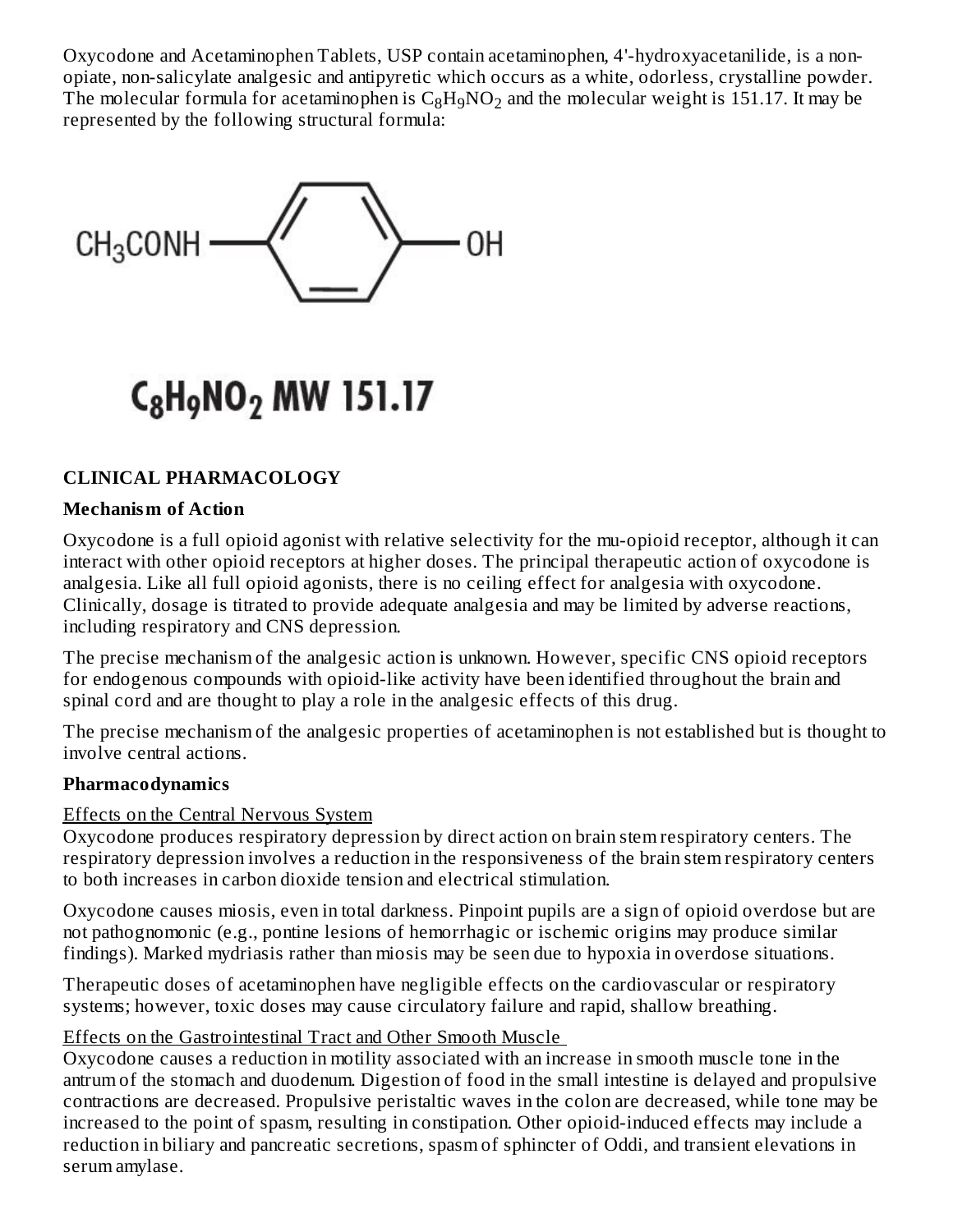## Effects on the Cardiovascular System

Oxycodone produces peripheral vasodilation which may result in orthostatic hypotension or syncope. Manifestations of histamine release and/or peripheral vasodilation may include pruritus, flushing, red eyes, sweating, and/or orthostatic hypotension.

## Effects on the Endocrine System

Opioids inhibit the secretion of adrenocorticotropic hormone (ACTH), cortisol, and luteinizing hormone (LH) in humans [see ADVERSE REACTIONS]. They also stimulate prolactin, growth hormone (GH) secretion, and pancreatic secretion of insulin and glucagon.

Chronic use of opioids may influence the hypothalamic-pituitary-gonadal axis, leading to androgen deficiency that may manifest as symptoms as low libido, impotence, erectile dysfunction, amenorrhea, or infertility. The causal role of opioids in the syndrome of hypogonadism is unknown because the various medical, physical, lifestyle, and psychological stressors that may influence gonadal hormone levels have not been adequately controlled for in studies conducted to date [see ADVERSE REACTIONS].

#### Effects on the Immune System

Opioids have been shown to have a variety of effects on components of the immune system. The clinical significance of these findings is unknown. Overall, the effects of opioids appear to be modestly immunosuppressive.

## Concentration–Efficacy Relationships

The minimum effective analgesic concentration will vary widely among patients, especially among patients who have been previously treated with potent agonist opioids. The minimum effective analgesic concentration of oxycodone for any individual patient may increase over time due to an increase in pain, the development of a new pain syndrome, and/or the development of analgesic tolerance [see DOSAGE AND ADMINISTRATION].

## Concentration–Adverse Reaction Relationships

There is a relationship between increasing oxycodone plasma concentration and increasing frequency of dose-related opioid adverse reactions such as nausea, vomiting, CNS effects, and respiratory depression. In opioid-tolerant patients, the situation may be altered by the development of tolerance to opioid-related adverse reactions [see DOSAGE AND ADMINISTRATION].

## **Pharmacokinetics**

## Absorption and Distribution

The mean absolute oral bioavailability of oxycodone in cancer patients was reported to be about 87%. Oxycodone has been shown to be 45% bound to human plasma proteins *in vitro*. The volume of distribution after intravenous administration is  $211.9 \pm 186.6$  L.

Absorption of acetaminophen is rapid and almost complete from the GI tract after oral administration. With overdosage, absorption is complete in 4 hours. Acetaminophen is relatively uniformly distributed throughout most body fluids. Binding of the drug to plasma proteins is variable; only 20% to 50% may be bound at the concentrations encountered during acute intoxication.

## **Metabolism and Elimination**

## Oxycodone

In humans, oxycodone is extensively metabolized to noroxycodone by means of CYP3A-mediated Ndemethylation, oxymorphone by means of CYP2D6-mediated O-demethylation, and their glucuronides [see PRECAUTIONS; Drug Interactions].

## Acetaminophen

Acetaminophen is rapidly absorbed from the gastrointestinal tract and is distributed throughout most body tissues. A small fraction (10-25%) of acetaminophen is bound to plasma proteins. The plasma halflife is 1.25 to 3 hours, but may be increased by liver damage and following overdosage. Elimination of acetaminophen is principally by liver metabolism (conjugation) and subsequent renal excretion of metabolites. Acetaminophen is primarily metabolized in the liver by first-order kinetics and involves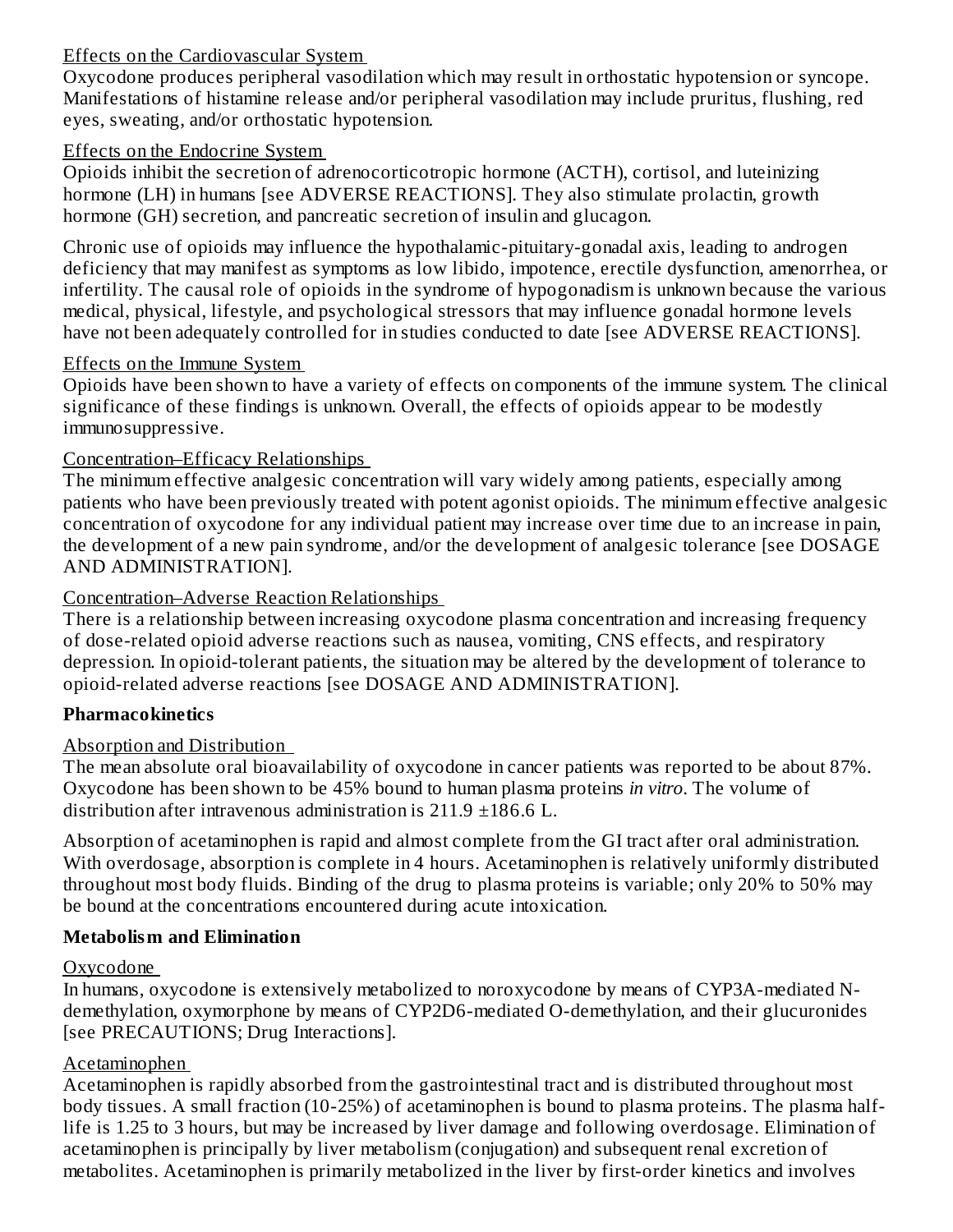three principal separate pathways: conjugation with glucuronide; conjugation with sulfate; and oxidation via the cytochrome, P450-dependent, mixed-function oxidase enzyme pathway to form a reactive intermediate metabolite, which conjugates with glutathione and is then further metabolized to form cysteine and mercapturic acid conjugates. The principal cytochrome P450 isoenzyme involved appears to be CYP2E1, with CYP1A2 and CYP3A4 as additional pathways. Approximately 85% of an oral dose appears in the urine within 24 hours of administration, most as the glucuronide conjugate, with small amounts of other conjugates and unchanged drug [see OVERDOSAGE] for toxicity information.

# **INDICATIONS AND USAGE**

Oxycodone and Acetaminophen Tablets, is indicated for the management of pain severe enough to require an opioid analgesic and for which alternative treatments are inadequate.

## Limitations of Use

Because of the risks of addiction, abuse, and misuse, with opioids, even at recommended doses [see WARNINGS], reserve Oxycodone and Acetaminophen Tablets, for use in patients for whom alternative treatment options [e.g., non-opioid analgesics]

- Have not been tolerated, or are not expected to be tolerated,
- Have not provided adequate analgesia, or are not expected to provide adequate analgesia

# **CONTRAINDICATIONS**

Oxycodone and Acetaminophen Tablets is contraindicated in patients with:

- Significant respiratory depression [see WARNINGS]
- Acute or severe bronchial asthma in an unmonitored setting or in the absence of resuscitative equipment [see WARNINGS]
- Known or suspected gastrointestinal obstruction, including paralytic ileus [see WARNINGS]
- Hypersensitivity to oxycodone, acetaminophen, or any other component of the product (e.g., anaphylaxis) [see WARNINGS, ADVERSE REACTIONS]

## **WARNINGS**

#### **Addiction, Abus e, and Misus e**

Oxycodone and Acetaminophen Tablets contain oxycodone, a Schedule II controlled substance. As an opioid, Oxycodone and Acetaminophen Tablets exposes users to the risks of addiction, abuse, and misuse [see DRUG ABUSE AND DEPENDENCE].

Although the risk of addiction in any individual is unknown, it can occur in patients appropriately prescribed Oxycodone and Acetaminophen Tablets. Addiction can occur at recommended dosages and if the drug is misused or abused.

Assess each patient's risk for opioid addiction, abuse, or misuse prior to prescribing Oxycodone and Acetaminophen Tablets, and monitor all patients receiving Oxycodone and Acetaminophen Tablets for the development of these behaviors and conditions. Risks are increased in patients with a personal or family history of substance abuse (including drug or alcohol abuse or addiction) or mental illness (e.g., major depression). The potential for these risks should not, however, prevent the proper management of pain in any given patient. Patients at increased risk may be prescribed opioids such as Oxycodone and Acetaminophen Tablets, but use in such patients necessitates intensive counseling about the risks and proper use of Oxycodone and Acetaminophen Tablets along with intensive monitoring for signs of addiction, abuse, and misuse.

Opioids are sought by drug abusers and people with addiction disorders and are subject to criminal diversion. Consider these risks when prescribing or dispensing Oxycodone and Acetaminophen Tablets.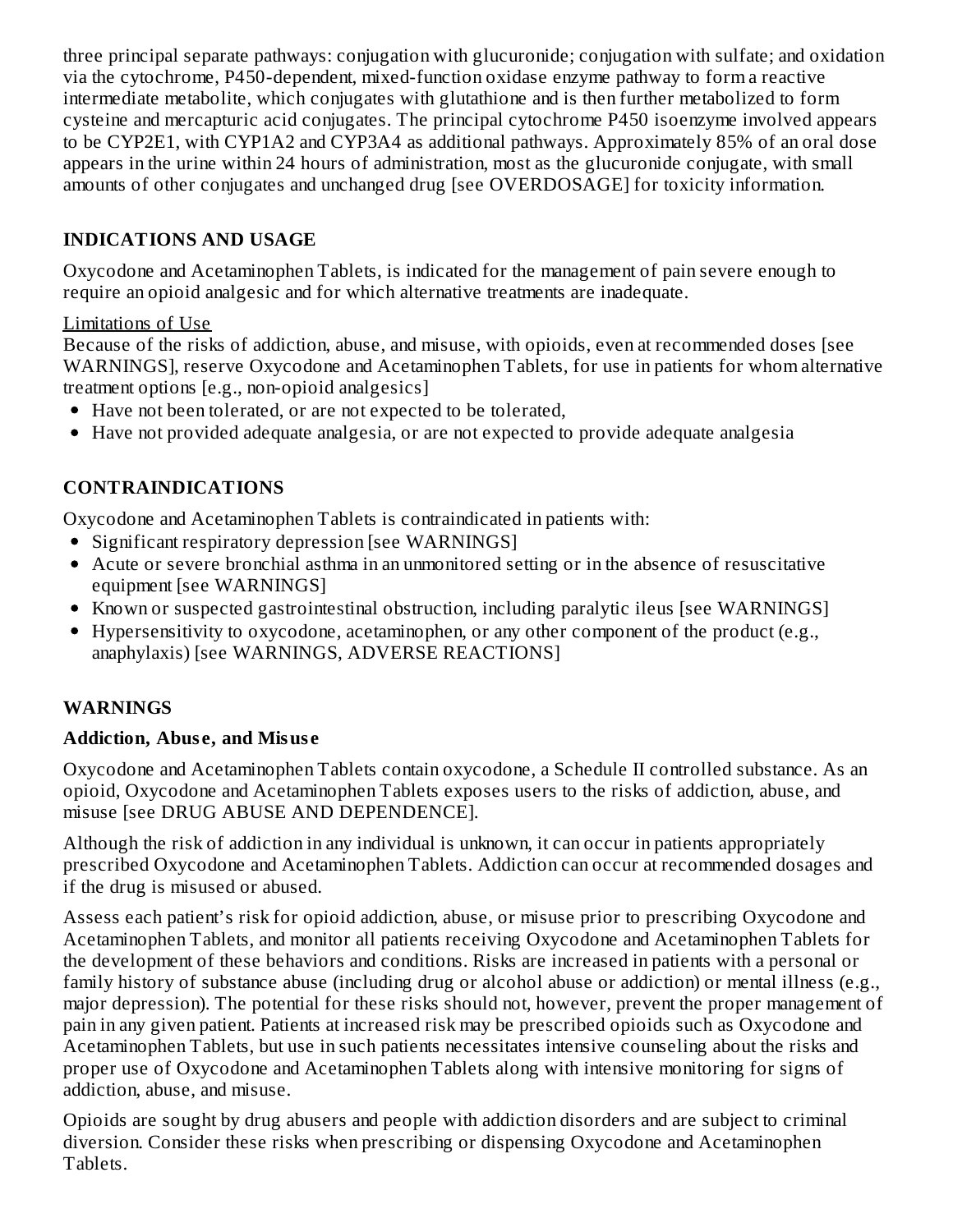Strategies to reduce these risks include prescribing the drug in the smallest appropriate quantity and advising the patient on the proper disposal of unused drug [see PRECAUTIONS; Information for Patients/Caregivers]. Contact local state professional licensing board or state controlled substances authority for information on how to prevent and detect abuse or diversion of this product.

# **Life-Threatening Respiratory Depression**

Serious, life-threatening, or fatal respiratory depression has been reported with the use of opioids, even when used as recommended. Respiratory depression, if not immediately recognized and treated, may lead to respiratory arrest and death. Management of respiratory depression may include close observation, supportive measures, and use of opioid antagonists, depending on the patient's clinical status [see OVERDOSAGE]. Carbon dioxide  $(\mathrm{CO}_2)$  retention from opioid-induced respiratory depression can exacerbate the sedating effects of opioids.

While serious, life-threatening, or fatal respiratory depression can occur at any time during the use of Oxycodone and Acetaminophen Tablets, the risk is greatest during the initiation of therapy or following a dosage increase. Monitor patients closely for respiratory depression, especially within the first 24 to 72 hours of initiating therapy with and following dosage increases of Oxycodone and Acetaminophen Tablets.

To reduce the risk of respiratory depression, proper dosing and titration of Oxycodone and Acetaminophen Tablets are essential [see DOSAGE AND ADMINISTRATION]. Overestimating the Oxycodone and Acetaminophen Tablets dosage when converting patients from another opioid product can result in a fatal overdose with the first dose.

Accidental ingestion of Oxycodone and Acetaminophen Tablets, especially by children, can result in respiratory depression and death due to an overdose of Oxycodone and Acetaminophen Tablets.

## **Neonatal Opioid Withdrawal Syndrome**

Prolonged use of Oxycodone and Acetaminophen Tablets during pregnancy can result in withdrawal in the neonate. Neonatal opioid withdrawal syndrome, unlike opioid withdrawal syndrome in adults, may be life-threatening if not recognized and treated, and requires management according to protocols developed by neonatology experts. Observe newborns for signs of neonatal opioid withdrawal syndrome and manage accordingly. Advise pregnant women using opioids for a prolonged period of the risk of neonatal opioid withdrawal syndrome and ensure that appropriate treatment will be available [see PRECAUTIONS Information for Patients/Caregivers, Pregnancy].

# **Risks of Concomitant Us e or Dis continuation of Cytochrome P450 3A4 Inhibitors and Inducers**

Concomitant use of Oxycodone and Acetaminophen Tablets with a CYP3A4 inhibitor, such as macrolide antibiotics (e.g., erythromycin), azole-antifungal agents (e.g., ketoconazole), and protease inhibitors (e.g., ritonavir), may increase plasma concentrations of oxycodone hydrochloride and prolong opioid adverse reactions, which may cause potentially fatal respiratory depression [*see* WARNINGS], particularly when an inhibitor is added after a stable dose of Oxycodone and Acetaminophen Tablets is achieved. Similarly, discontinuation of a CYP3A4 inducer, such as rifampin, carbamazepine, and phenytoin, in Oxycodone and Acetaminophen tablets-treated patients may increase oxycodone plasma concentrations and prolong opioid adverse reactions. When using Oxycodone and Acetaminophen Tablets with CYP3A4 inhibitors or discontinuing CYP3A4 inducers in Oxycodone and Acetaminophen Tablets-treated patients, monitor patients closely at frequent intervals and consider dosage reduction of Oxycodone and Acetaminophen Tablets until stable drug effects are achieved [see PRECAUTIONS, Drug Interactions].

Concomitant use of Oxycodone and Acetaminophen Tablets with CYP3A4 inducers or discontinuation of an CYP3A4 inhibitor could decrease oxycodone hydrochloride plasma concentrations, decrease opioid efficacy or, possibly, lead to a withdrawal syndrome in a patient who had developed physical dependence to oxycodone hydrochloride. When using Oxycodone and Acetaminophen Tablets with CYP3A4 inducers or discontinuing CYP3A4 inhibitors, monitor patients closely at frequent intervals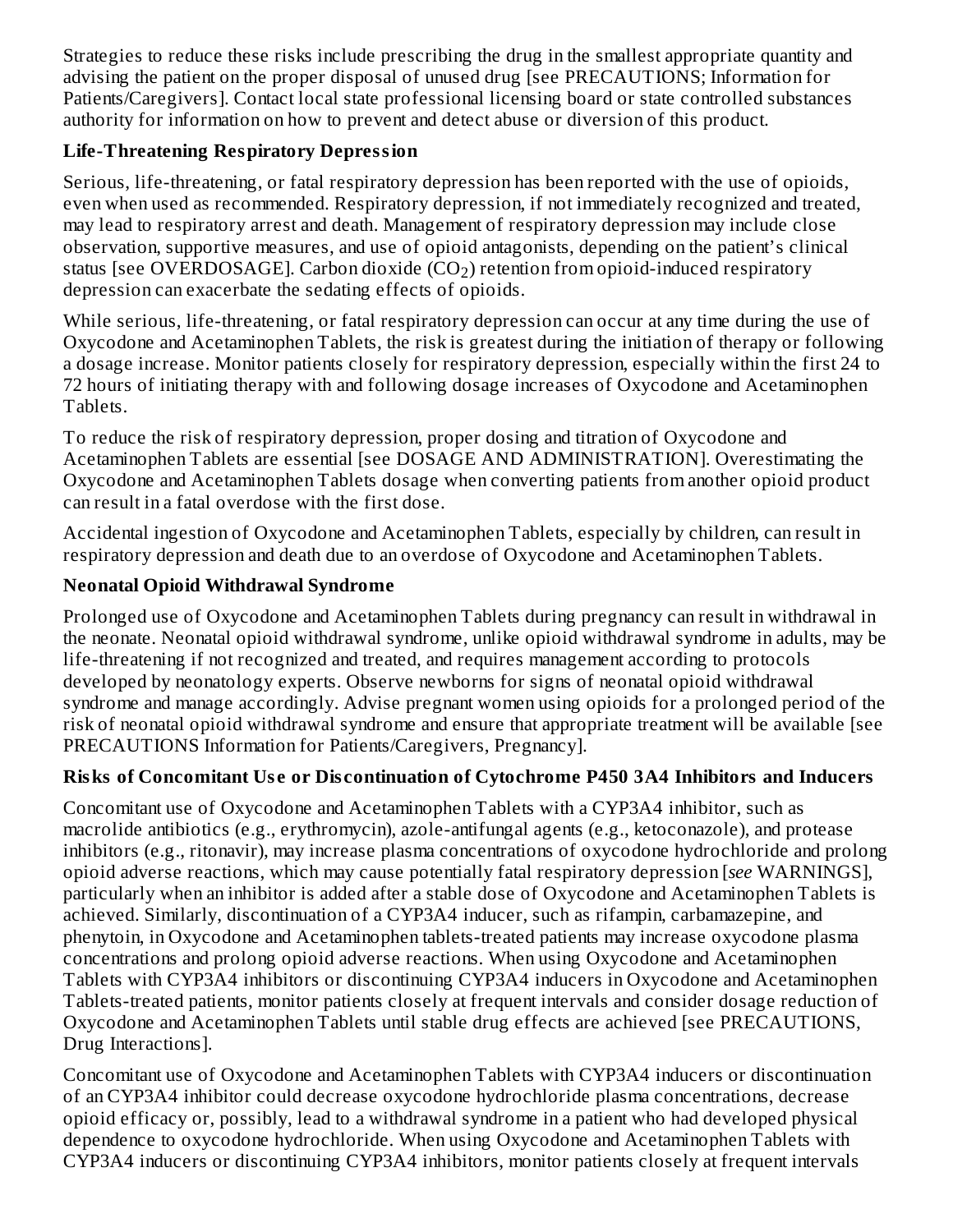and consider increasing the opioid dosage if needed to maintain adequate analgesia or if symptoms of opioid withdrawal occur [see PRECAUTIONS, Drug Interactions].

# **Risks from Concomitant Us e with Benzodiazepines or Other CNS Depressants**

Profound sedation, respiratory depression, coma, and death may result from the concomitant use of Oxycodone and acetaminophen Tablets with benzodiazepines or other CNS depressants (e.g., nonbenzodiazepine sedatives/hypnotics, anxiolytics, tranquilizers, muscle relaxants, general anesthetics, antipsychotics, other opioids, alcohol). Because of these risks, reserve concomitant prescribing of these drugs for use in patients for whom alternative treatment options are inadequate.

Observational studies have demonstrated that concomitant use of opioid analgesics and benzodiazepines increases the risk of drug-related mortality compared to use of opioid analgesics alone. Because of similar pharmacological properties, it is reasonable to expect similar risk with the concomitant use of other CNS depressant drugs with opioid analgesics [see PRECAUTIONS, Drug Interactions].

If the decision is made to prescribe a benzodiazepine or other CNS depressant concomitantly with an opioid analgesic, prescribe the lowest effective dosages and minimum durations of concomitant use. In patients already receiving an opioid analgesic, prescribe a lower initial dose of the benzodiazepine or other CNS depressant than indicated in the absence of an opioid, and titrate based on clinical response. If an opioid analgesic is initiated in a patient already taking a benzodiazepine or other CNS depressant, prescribe a lower initial dose of the opioid analgesic, and titrate based on clinical response. Follow patients closely for signs and symptoms of respiratory depression and sedation.

Advise both patients and caregivers about the risks of respiratory depression and sedation when Oxycodone and Acetaminophen Tablets are used with benzodiazepines or other CNS depressants (including alcohol and illicit drugs). Advise patients not to drive or operate heavy machinery until the effects of concomitant use of the benzodiazepine or other CNS depressant have been determined. Screen patients for risk of substance use disorders, including opioid abuse and misuse, and warn them of the risk for overdose and death associated with the use of additional CNS depressants including alcohol and illicit drugs.

#### **Life-Threatening Respiratory Depression in Patients with Chronic Pulmonary Dis eas e or in Elderly, Cachectic, or Debilitated Patients**

The use of Oxycodone and Acetaminophen Tablets in patients with acute or severe bronchial asthma in an unmonitored setting or in the absence of resuscitative equipment is contraindicated.

Patients with Chronic Pulmonary Disease: Oxycodone and Acetaminophen Tablets-treated patients with significant chronic obstructive pulmonary disease or cor pulmonale, and those with a substantially decreased respiratory reserve, hypoxia, hypercapnia, or pre-existing respiratory depression are at increased risk of decreased respiratory drive including apnea, even at recommended dosages of Oxycodone and Acetaminophen Tablets [see WARNINGS, Life-Threatening Respiratory Depression].

Elderly, Cachetic, or Debilitated Patients: Life-threatening respiratory depression is more likely to occur in elderly, cachectic, or debilitated patients because they may have altered pharmacokinetics or altered clearance compared to younger, healthier patients [see WARNINGS, Life-Threatening Respiratory Depression].

Monitor such patients closely, particularly when initiating and titrating Oxycodone and Acetaminophen Tablets and when Oxycodone and Acetaminophen Tablets are given concomitantly with other drugs that depress respiration [see WARNINGS, Life-Threatening Respiratory Depression]. Alternatively, consider the use of non-opioid analgesics in these patients.

## **Adrenal Insufficiency**

Cases of adrenal insufficiency have been reported with opioid use, more often following greater than one month of use. Presentation of adrenal insufficiency may include non-specific symptoms and signs including nausea, vomiting, anorexia, fatigue, weakness, dizziness, and low blood pressure. If adrenal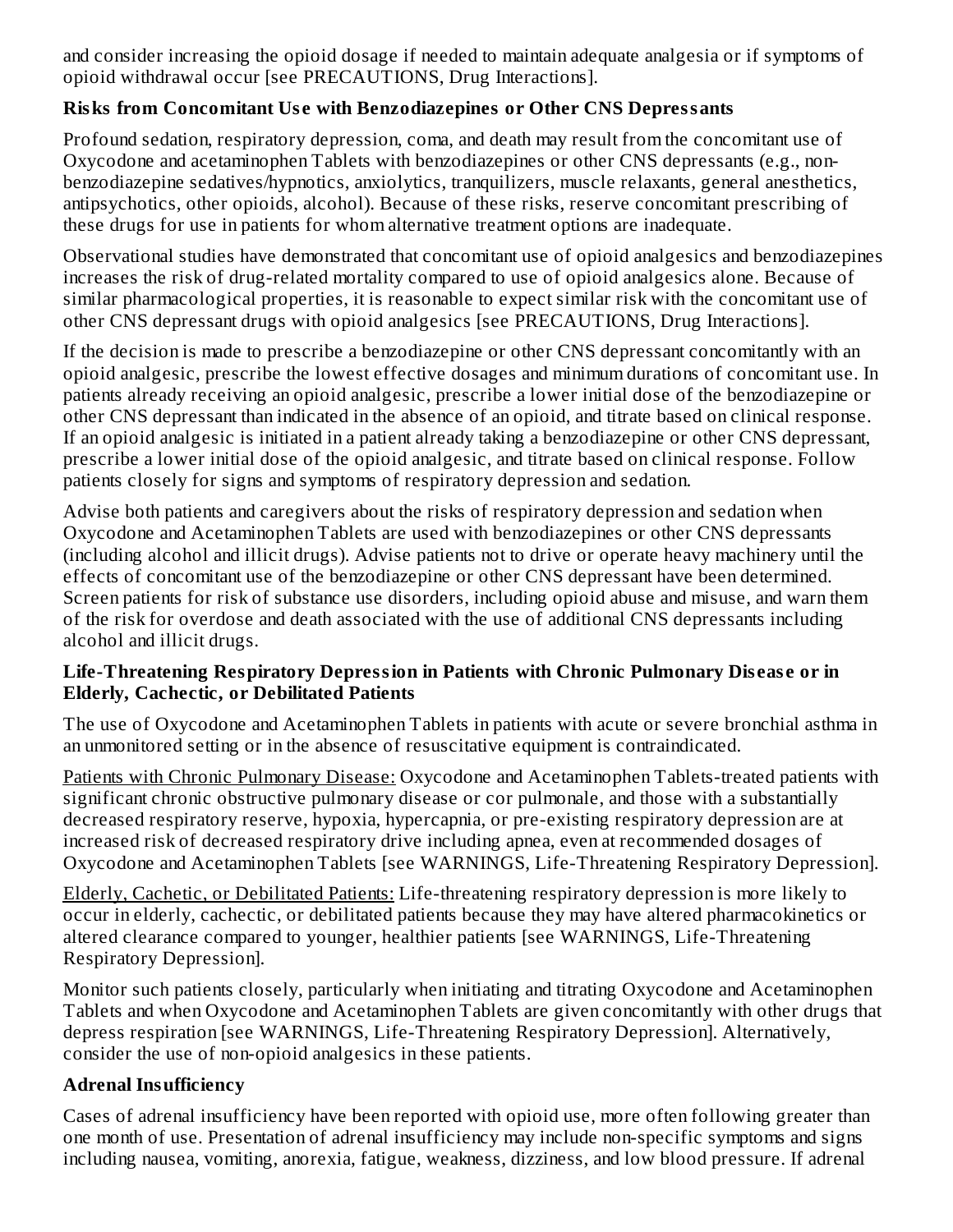insufficiency is suspected, confirm the diagnosis with diagnostic testing as soon as possible. If adrenal insufficiency is diagnosed, treat with physiologic replacement doses of corticosteroids. Wean the patient off of the opioid to allow adrenal function to recover and continue corticosteroid treatment until adrenal function recovers. Other opioids may be tried as some cases reported use of a different opioid without recurrence of adrenal insufficiency. The information available does not identify any particular opioids as being more likely to be associated with adrenal insufficiency.

# **Severe Hypotension**

Oxycodone and Acetaminophen tablets may cause severe hypotension including orthostatic hypotension and syncope in ambulatory patients. There is increased risk in patients whose ability to maintain blood pressure has already been compromised by a reduced blood volume or concurrent administration of certain CNS depressant drugs (e.g., phenothiazines or general anesthetics) [see PRECAUTIONS, Drug Interactions]. Monitor these patients for signs of hypotension after initiating or titrating the dosage of Oxycodone and Acetaminophen Tablets. In patients with circulatory shock Oxycodone and Acetaminophen Tablets may cause vasodilatation that can further reduce cardiac output and blood pressure. Avoid the use of Oxycodone and Acetaminophen Tablets with circulatory shock.

# **Hepatotoxicity**

Acetaminophen has been associated with cases of acute liver failure, at times resulting in liver transplant and death. Most of the cases of liver injury are associated with the use of acetaminophen at doses that exceed 4000 milligrams per day, and often involve more than one acetaminophen-containing product. The excessive intake of acetaminophen may be intentional to cause self-harm or unintentional as patients attempt to obtain more pain relief or unknowingly take other acetaminophen-containing products.

The risk of acute liver failure is higher in individuals with underlying liver disease and in individuals who ingest alcohol while taking acetaminophen.

Instruct patients to look for acetaminophen or APAP on package labels and not to use more than one product that contains acetaminophen. Instruct patients to seek medical attention immediately upon ingestion of more than 4000 milligrams of acetaminophen per day, even if they feel well.

# **Serious Skin Reactions**

Rarely, acetaminophen may cause serious skin reactions such as acute generalized exanthematous pustulosis (AGEP), Stevens-Johnson Syndrome (SJS), and toxic epidermal necrolysis (TEN), which can be fatal. Patients should be informed about the signs of serious skin reactions, and use of the drug should be discontinued at the first appearance of skin rash or any other sign of hypersensitivity.

# **Hypers ensitivity/Anaphylaxis**

There have been post-marketing reports of hypersensitivity and anaphylaxis associated with use of acetaminophen. Clinical signs included swelling of the face, mouth, and throat, respiratory distress, urticaria, rash, pruritus, and vomiting. There were infrequent reports of life-threatening anaphylaxis requiring emergency medical attention. Instruct patients to discontinue Oxycodone and Acetaminophen Tablets immediately and seek medical care if they experience these symptoms. Do not prescribe Oxycodone and Acetaminophen Tablets for patients with acetaminophen allergy [see PRECAUTIONS, Information for Patients/Caregivers].

## **Risks of Us e in Patients with Increas ed Intracranial Pressure, Brain Tumors, Head Injury, or Impaired Cons ciousness**

In patients who may be susceptible to the intracranial effects of  $\mathrm{CO}_2$  retention (e.g., those with evidence of increased intracranial pressure or brain tumors), Oxycodone and Acetaminophen Tablets may reduce respiratory drive, and the resultant  $\mathrm{CO}_2$  retention can further increase intracranial pressure. Monitor such patients for signs of sedation and respiratory depression, particularly when initiating therapy with Oxycodone and Acetaminophen Tablets.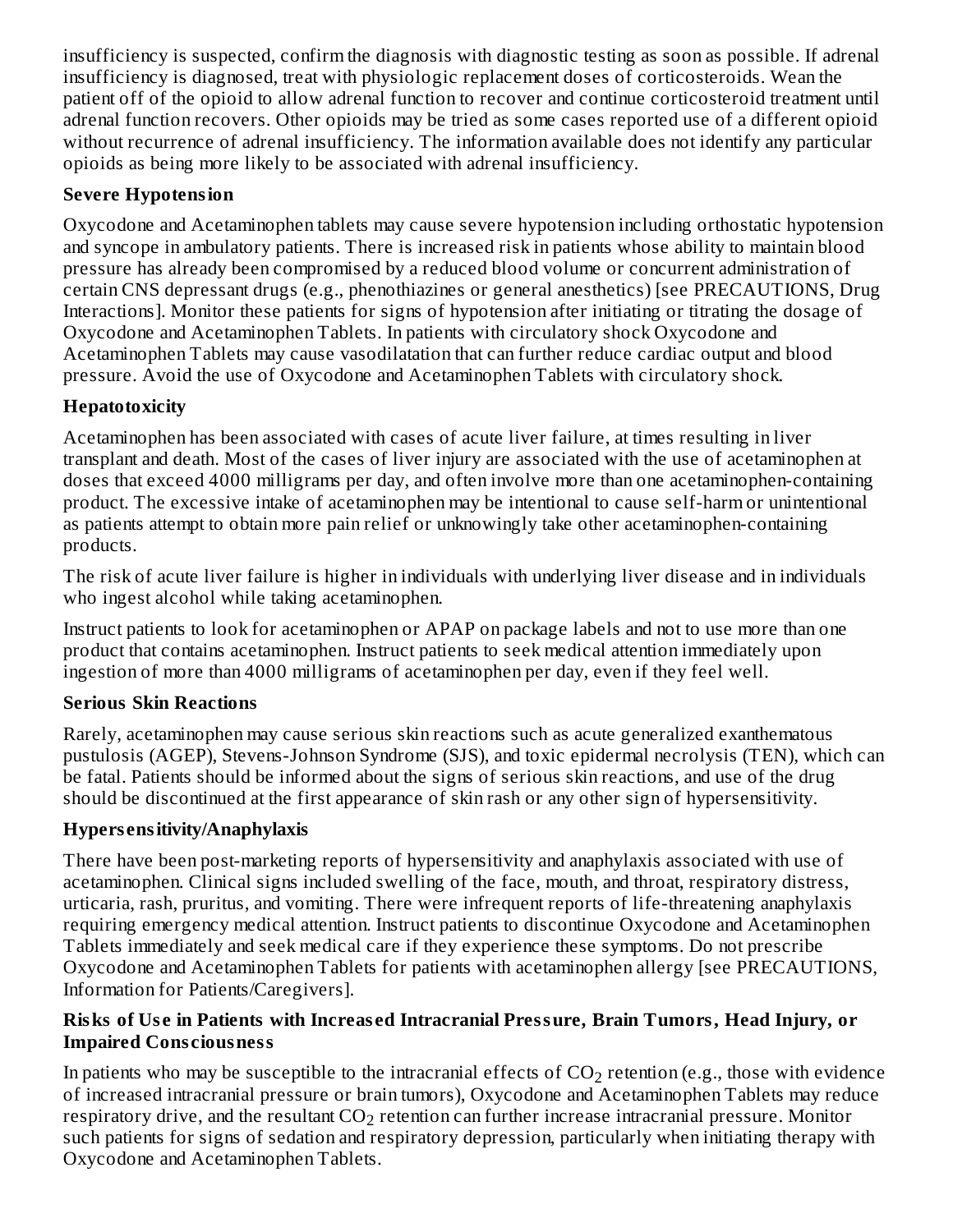Opioids may also obscure the clinical course in a patient with a head injury. Avoid the use of Oxycodone and Acetaminophen Tablets in patients with impaired consciousness or coma.

## **Risks of Us e in Patients with Gastrointestinal Conditions**

Oxycodone and Acetaminophen Tablets are contraindicated in patients with known or suspected gastrointestinal obstruction, including paralytic ileus.

The administration of Oxycodone and Acetaminophen Tablets, or other opioids may obscure the diagnosis or clinical course in patients with acute abdominal conditions.

The oxycodone in Oxycodone and Acetaminophen Tablets may cause spasm of the sphincter of Oddi. Opioids may cause increases in serum amylase. Monitor patients with biliary tract disease, including acute pancreatitis, for worsening symptoms.

# **Increas ed Risk of Seizures in Patients with Seizure Disorders**

The oxycodone in Oxycodone and Acetaminophen Tablets may increase the frequency of seizures in patients with seizure disorders, and may increase the risk of seizures occuring in other clinical settings associated with seizures. Monitor patients with a history of seizure disorders for worsened seizure control during Oxycodone and Acetaminophen Tablets therapy.

## **Withdrawal**

Avoid the use of mixed agonist/antagonist (e.g, pentazocine, nalbuphine, and butorphanol) or partial agonist (e.g., buprenorphine) analgesics in patients who are receiving a full opioid agonist analgesic, including Oxycodone and Acetaminophen Tablets. In these patients, mixed agonist/antagonist and partial analgesics may reduce the analgesic effect and/or precipitate withdrawal symptoms.

When discontinuing Oxycodone and Acetaminophen Tablets, gradually taper the dosage [*see DOSAGE AND ADMINISTRATION*]. Do not abruptly discontinue Oxycodone and Acetaminophen Tablets [*see DRUG ABUSE AND DEPENDENCE*].

## **Risks of Driving and Operating Machinery**

Oxycodone and Acetaminophen Tablets may impair the mental or physical abilities needed to perform potentially hazardous activities such as driving a car or operating machinery. Warn patients not to drive or operate dangerous machinery unless they are tolerant to the effects of Oxycodone and Acetaminophen Tablets and know how they will react to the medication [see PRECAUTIONS, Information for Patients/Caregivers].

# **PRECAUTIONS**

## **Information for Patients/Caregivers**

Advise the patient to read the FDA-approved patient labeling (Medication Guide).

## Addiction, Abuse, and Misuse

Inform patients that the use of Oxycodone and Acetaminophen Tablets, even when taken as recommended, can result in addiction, abuse, and misuse, which can lead to overdose and death [see WARNINGS]. Instruct patients not to share Oxycodone and Acetaminophen Tablets with others and to take steps to protect Oxycodone and Acetaminophen Tablets from theft or misuse.

## Life-Threatening Respiratory Depression

Inform patients of the risk of life-threatening respiratory depression, including information that the risk is greatest when starting Oxycodone and Acetaminophen Tablets or when the dosage is increased, and that it can occur even at recommended dosages [see WARNINGS]. Advise patients how to recognize respiratory depression and to seek medical attention if breathing difficulties develop.

## Accidental Ingestion

Inform patients that accidental ingestion, especially by children, may result in respiratory depression or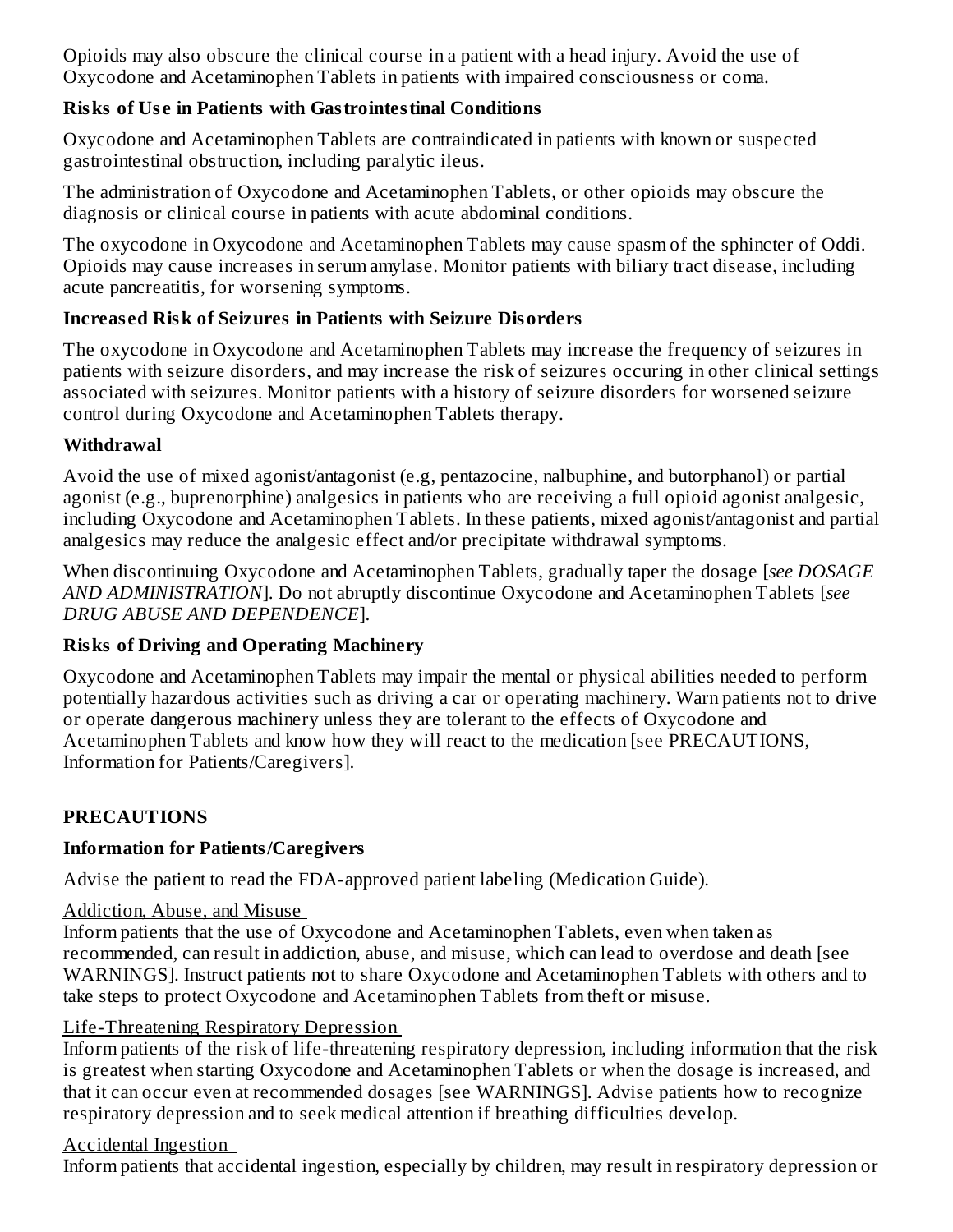death [see WARNINGS]. Instruct patients to take steps to store Oxycodone and Acetaminophen Tablets securely and to dispose of unused Oxycodone and Acetaminophen Tablets by flushing tablets down the toilet. In the case of accidental ingestions, emergency medical care should be sought immediately.

#### Interactions with Benzodiazepines and Other CNS Depressants

Inform patients and caregivers that potentially fatal additive effects may occur if Oxycodone and Acetaminophen Tablets are used with benzodiazepines and other CNS depressants, including alcohol, and not to use these concomitantly unless supervised by a healthcare provider [see WARNINGS, PRECAUTIONS, Drug Interactions].

#### Serotonin Syndrome

Inform patients that opioids could cause a rare but potentially life-threatening condition resulting from concomitant administration of serotonergic drugs. Warn patients of the symptoms of serotonin syndrome and to seek medical attention right away if symptoms develop. Instruct patients to inform their healthcare providers if they are taking, or plan to take serotonergic medications [see PRECAUTIONS, Drug Interactions].

#### Monoamine Oxidase Inhibitor (MAOI) Interaction

Inform patients to avoid taking Oxycodone and Acetaminophen Tablets while using any drugs that inhibit monoamine oxidase. Patients should not start MAOIs while taking Oxycodone and Acetaminophen Tablets [see PRECAUTIONS, Drug Interactions].

#### Adrenal Insufficiency

Inform patients that opioids could cause adrenal insufficiency, a potentially life-threatening condition. Adrenal insufficiency may present with non-specific symptoms and signs such as nausea, vomiting, anorexia, fatigue, weakness, dizziness, and low blood pressure. Advise patients to seek medical attention if they experience a constellation of these symptoms [see WARNINGS].

#### Important Administration Instructions

Instruct patients how to properly take Oxycodone and Acetaminophen Tablets [see DOSAGE AND ADMINISTRATION, WARNINGS].

Advise patients not to adjust the dose of Oxycodone and Acetaminophen Tablets without consulting with a physician or other healthcare professional.

If patients have been receiving treatment with Oxycodone and Acetaminophen Tablets for more than a few weeks and cessation of therapy is indicated, counsel them on the importance of safely tapering the dose as abrupt discontinuation of the medication could precipitate withdrawal symptoms. Provide a dose schedule to accomplish a gradual discontinuation of the medication [see DOSAGE AND ADMINISTRATION].

## Maximum Daily Dose of Acetaminophen

Inform patients to not take more than 4000 milligrams of acetaminophen per day. Advise patients to call their prescriber if they take more than the recommended dose.

#### Hypotension

Inform patients that Oxycodone and Acetaminophen Tablets may cause orthostatic hypotension and syncope. Instruct patients how to recognize symptoms of low blood pressure and how to reduce the risk of serious consequences should hypotension occur (e.g., sit or lie down, carefully rise from a sitting or lying position) [see WARNINGS].

#### Anaphylaxis

Inform patients that anaphylaxis have been reported with ingredients contained in Oxycodone and Acetaminophen Tablets. Advise patients how to recognize such a reaction and when to seek medical attention [see CONTRAINDICATIONS, ADVERSE REACTIONS].

#### Pregnancy

*Neonatal Opioid Withdrawal Syndrome*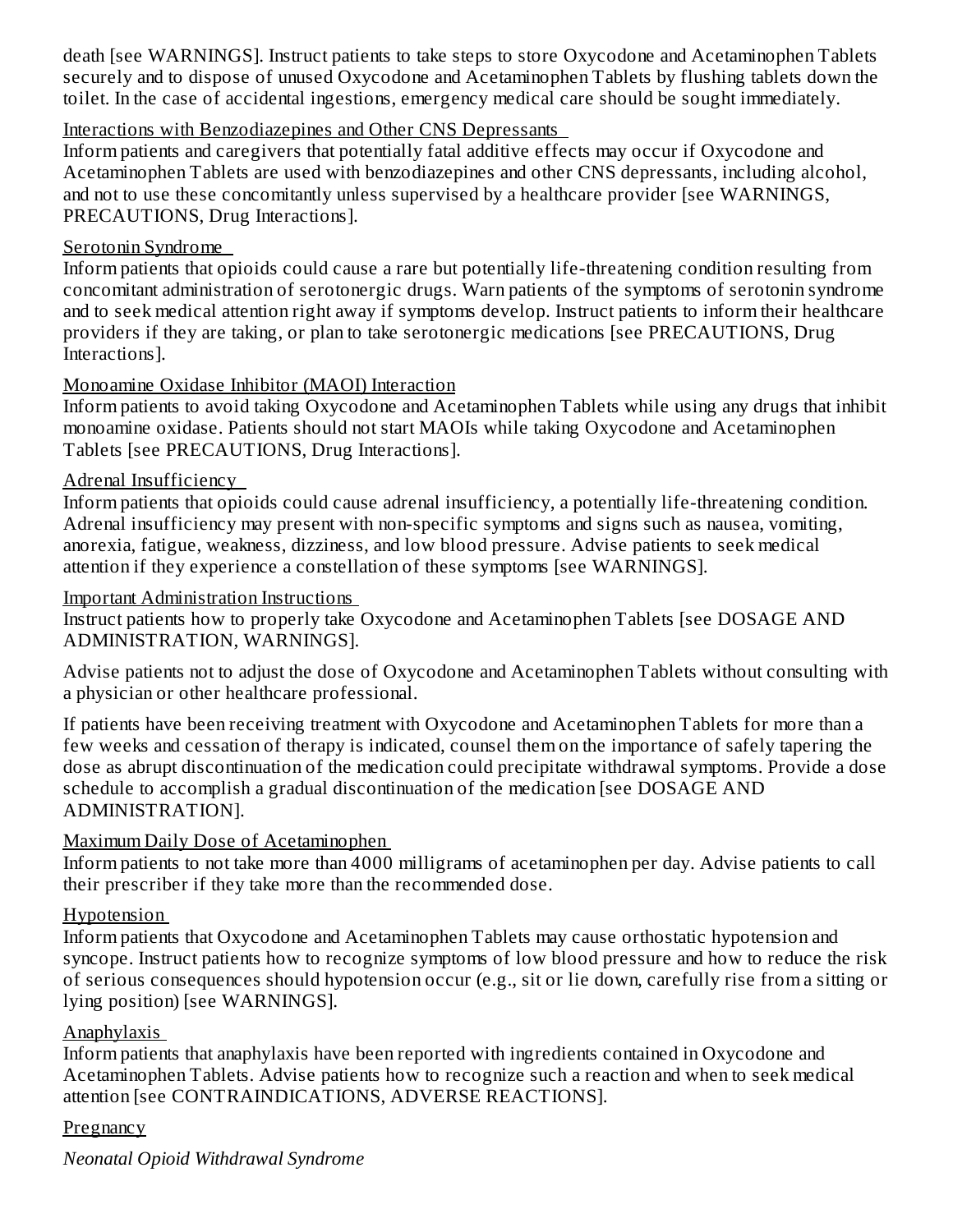Inform female patients of reproductive potential that prolonged use of Oxycodone and Acetaminophen Tablets during pregnancy can result in neonatal opioid withdrawal syndrome, which may be lifethreatening if not recognized and treated [see WARNINGS, PRECAUTIONS; Pregnancy].

## *Embryo-Fetal Toxicity*

Inform female patients of reproductive potential that Oxycodone and Acetaminophen Tablets can cause fetal harm and to inform the healthcare provider of a known or suspected pregnancy [see PRECAUTIONS; Pregnancy].

## Lactation

Advise nursing mothers to monitor infants for increased sleepiness (more than usual), breathing difficulties, or limpness. Instruct nursing mothers to seek immediate medical care if they notice these signs [see PRECAUTIONS, Nursing Mothers].

## Infertility

Inform patients that chronic use of opioids may cause reduced fertility. It is not known whether these effects on fertility are reversible [see ADVERSE REACTIONS].

## Driving or Operating Heavy Machinery

Inform patients that Oxycodone and Acetaminophen Tablets may impair the ability to perform potentially hazardous activities such as driving a car or operating heavy machinery. Advise patients not to perform such tasks until they know how they will react to the medication [see PRECAUTIONS].

## Constipation

Advise patients of the potential for severe constipation, including management instructions and when to seek medical attention [see ADVERSE REACTIONS, CLINICAL PHARMACOLOGY].

## Disposal of Unused Oxycodone and Acetaminophen Tablets

Advise patients to dispose of unused Oxycodone and Acetaminophen Tablets by flushing unused tablets down the toilet.

## **Laboratory Tests**

Although oxycodone may cross-react with some drug urine tests, no available studies were found which determined the duration of detectability of oxycodone in urine drug screens. However, based on pharmacokinetic data, the approximate duration of detectability for a single dose of oxycodone is roughly estimated to be one to two days following drug exposure.

Urine testing for opiates may be performed to determine illicit drug use and for medical reasons such as evaluation of patients with altered states of consciousness or monitoring efficacy of drug rehabilitation efforts. The preliminary identification of opiates in urine involves the use of an immunoassay screening and thin-layer chromatography (TLC). Gas chromatography/mass spectrometry (GC/MS) may be utilized as a third-stage identification step in the medical investigational sequence for opiate testing after immunoassay and TLC. The identities of 6-keto opiates (e.g., oxycodone) can further be differentiated by the analysis of their methoximetrimethylsilyl (MO-TMS) derivative.

## **Drug Interactions**

# Inhibitors of CYP3A4 and CYP2D6

The concomitant use of Oxycodone and Acetaminophen Tablets and CYP3A4 inhibitors, such as macrolide antibiotics (e.g., erythromycin), azole-antifungal agents (e.g. ketoconazole), and protease inhibitors (e.g., ritonavir), can increase the plasma concentration of oxycodone, resulting in increased or prolonged opioid effects. These effects could be more pronounced with concomitant use of Oxycodone and Acetaminophen Tablets and CYP3A4 and CYP2D6 inhibitors, particularly when an inhibitor is added after a stable dose of Oxycodone and Acetaminophen Tablets is achieved [see WARNINGS].

After stopping a CYP3A4 inhibitor, as the effects of the inhibitor decline, the oxycodone plasma concentration will decrease [see CLINICAL PHARMACOLOGY], resulting in decreased opioid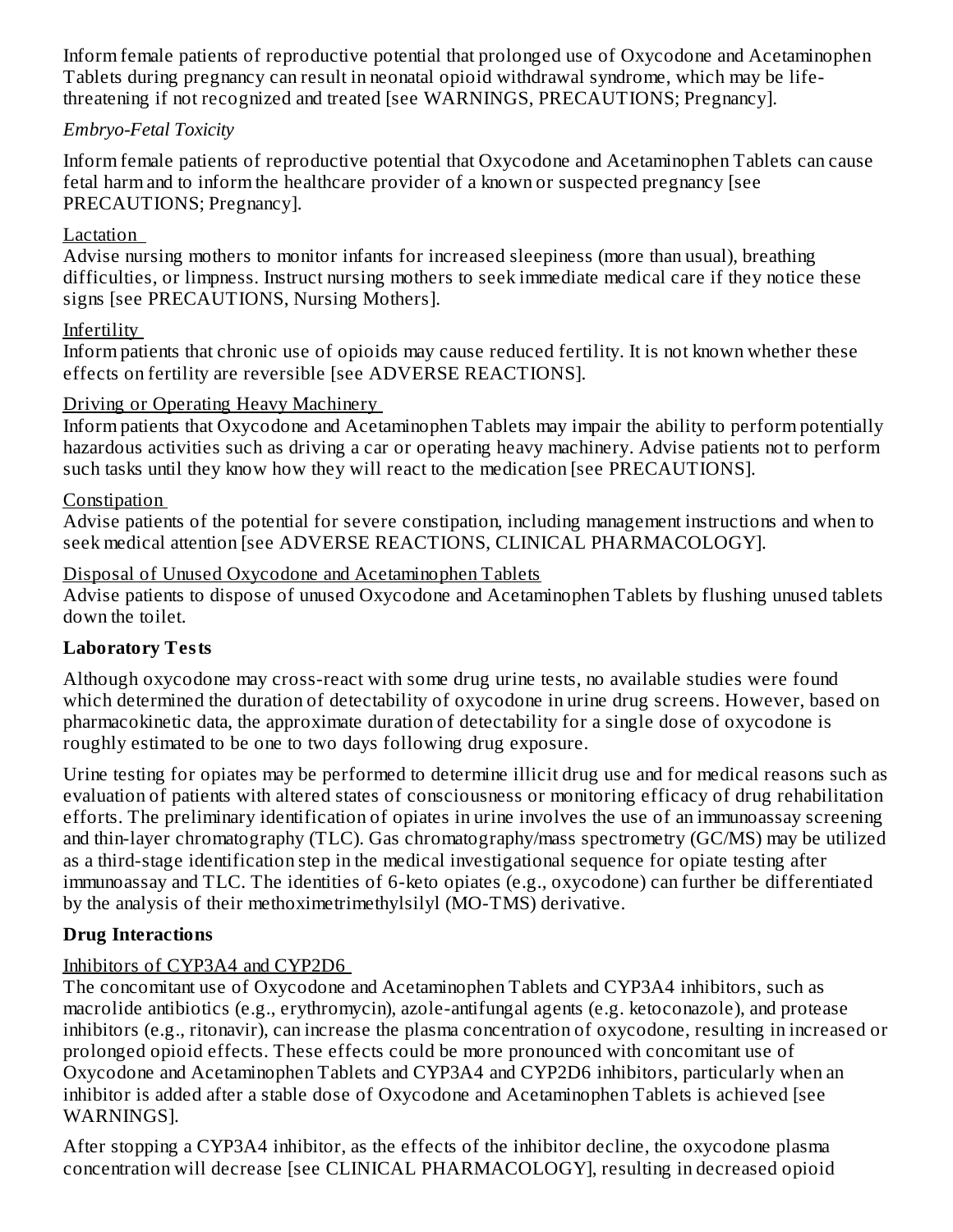efficacy or a withdrawal syndrome in patients who had developed physical dependence to Oxycodone and Acetaminophen Tablets.

If concomitant use is necessary, consider dosage reduction of Oxycodone and Acetaminophen Tablets until stable drug effects are achieved. Monitor patients for respiratory depression and sedation at frequent intervals. If a CYP3A4 inhibitor is discontinued, consider increasing the Oxycodone and Acetaminophen Tablets dosage until stable drug effects are achieved. Monitor for signs of opioid withdrawal.

#### Inducers of CYP3A4

The concomitant use of Oxycodone and Acetaminophen Tablets and CYP3A4 inducers, such as rifampin, carbamazepine, and phenytoin, can decrease the plasma concentration of oxycodone [see CLINICAL PHARMACOLOGY], resulting in decreased efficacy or onset of a withdrawal syndrome in patients who have developed physical dependence to Oxycodone and Acetaminophen Tablets [see WARNINGS].

After stopping a CYP3A4 inducer, as the effects of the inducer decline, the oxycodone plasma concentration will increase [see CLINICAL PHARMACOLOGY], which could increase or prolong both the therapeutic effects and adverse reactions, and may cause serious respiratory depression.

If concomitant use is necessary, consider increasing the Oxycodone and Acetaminophen Tablets dosage until stable drug effects are achieved. Monitor for signs of opioid withdrawal. If a CYP3A4 inducer is discontinued, consider Oxycodone and Acetaminophen Tablets dosage reduction and monitor for signs of respiratory depression.

#### Benzodiazepines and Other CNS Depressants

Due to additive pharmacologic effect, the concomitant use of benzodiazepines and other CNS depressants such as benzodiazepines and other sedative hypnotics, anxiolytics, and tranquilizers, muscle relaxants, general anesthetics, antipsychotics, and other opioids, including alcohol, can increase the risk of hypotension, respiratory depression, profound sedation, coma, and death.

Reserve concomitant prescribing of these drugs for use in patients for whom alternative treatment options are inadequate. Limit dosages and durations to the minimum required. Follow patients closely for signs of respiratory depression and sedation [see WARNINGS].

#### Serotonergic Drugs

The concomitant use of opioids with other drugs that affect the serotonergic neurotransmitter system, such as selective serotonin reuptake inhibitors (SSRIs), serotonin and norepinephrine reuptake inhibitors (SNRIs), tricyclic antidepressants (TCAs), tryptans, 5-HT3 receptor antagonists, drugs that affect the serotonin neurotransmitter system (e.g., mirtazapine, trazodone, tramadol), and monoamine oxidase (MAO) inhibitors (those intended to treat psychiatric disorders and also others, such as linezolid and intravenous methylene blue), has resulted in serotonin syndrome [see PRECAUTIONS, Information for Patients/Caregivers].

If concomitant use is warranted, carefully observe the patient, particularly during treatment initiation and dose adjustment. Discontinue Oxycodone and Acetaminophen Tablets if serotonin syndrome is suspected.

#### Monoamine Oxidase Inhibitors (MAOIs)

The concomitant use of opioids and MAOIs, such as phenelzine, tranylcypromine, linezolid, may manifest as serotonin syndrome or opioid toxicity (e.g., respiratory depression, coma) [see WARNINGS].

The use of Oxycodone and Acetaminophen Tablets is not recommended for patients taking MAOIs or within 14 days of stopping such treatment.

If urgent use of an opioid is necessary, use test doses and frequent titration of small doses to treat pain while closely monitoring blood pressure and signs and symptoms of CNS and respiratory depression.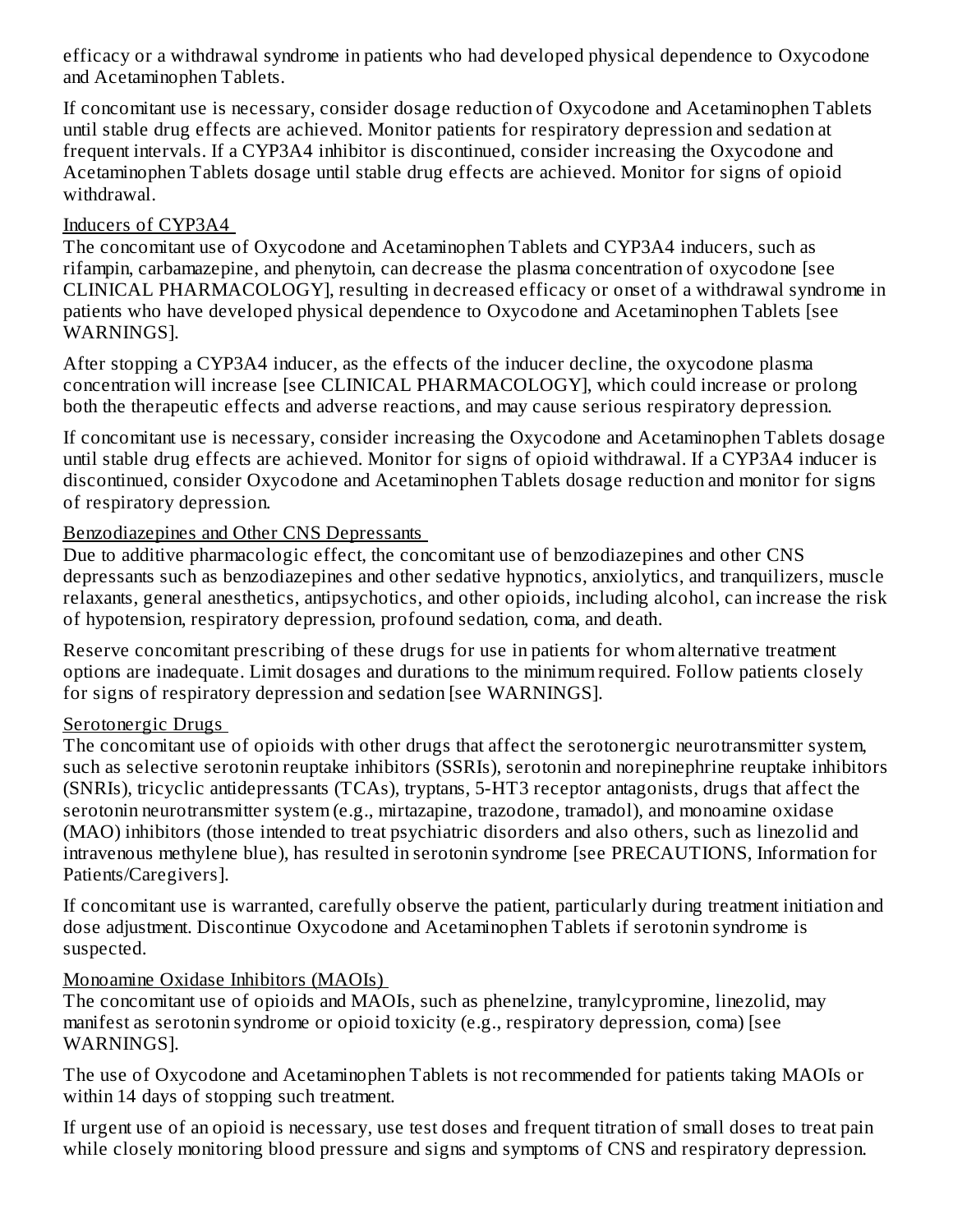## Mixed Agonist/Antagonist and Partial Agonist Opioid Analgesics

The concomitant use of opioids with other opioid analgesics, such as butorphanol, nalbuphine, pentazocine, may reduce the analgesic effect of Oxycodone and Acetaminophen Tablets and/or precipitate withdrawal symptoms.

Advise patient to avoid concomitant use of these drugs.

#### Muscle Relaxants

Oxycodone and Acetaminophen Tablets may enhance the neuromuscular-blocking action of skeletal muscle relaxants and produce an increase in the degree of respiratory depression.

If concomitant use is warranted, monitor patients for signs of respiratory depression that may be greater than otherwise expected and decrease the dosage of Oxycodone and Acetaminophen Tablets and/or the muscle relaxant as necessary.

#### Diuretics

Opioids can reduce the efficacy of diuretics by inducing the release of antidiuretic hormone.

If concomitant use is warranted, monitor patients for signs of diminished diuresis and/or effects on blood pressure and increase the dosage of the diuretic as needed.

#### Anticholinergic Drugs

The concomitant use of anticholinergic drugs may increase risk of urinary retention and/or severe constipation, which may lead to paralytic ileus.

If concomitant use is warranted, monitor patients for signs of urinary retention or reduced gastric motility when Oxycodone and Acetaminophen Tablets are used concomitantly with anticholinergic drugs.

#### Alcohol, ethyl

Hepatotoxicity has occurred in chronic alcoholics following various dose levels (moderate to excessive) of acetaminophen.

#### Oral Contraceptives

Increase in glucuronidation resulting in increased plasma clearance and a decreased half-life of acetaminophen.

#### Charcoal (activated)

Reduces acetaminophen absorption when administered as soon as possible after overdose.

#### Beta Blockers (Propranolol)

Propranolol appears to inhibit the enzyme systems responsible for the glucuronidation and oxidation of acetaminophen. Therefore, the pharmacologic effects of acetaminophen may be increased.

#### Loop Diuretics

The effects of the loop diuretic may be decreased because acetaminophen may decrease renal prostaglandin excretion and decrease plasma renin activity.

#### Lamotrigine

Serum lamotrigine concentrations may be reduced, producing a decrease in therapeutic effects.

#### Probenecid

Probenecid may increase the therapeutic effectiveness of acetaminophen slightly.

#### Zidovudine

The pharmacologic effects of zidovudine may be decreased because of enhanced non-hepatic or renal clearance of zidovudine.

#### **Drug/Laboratory Test Interactions**

Depending on the sensitivity/specificity and the test methodology, the individual components of Oxycodone and Acetaminophen Tablets may cross-react with assays used in the preliminary detection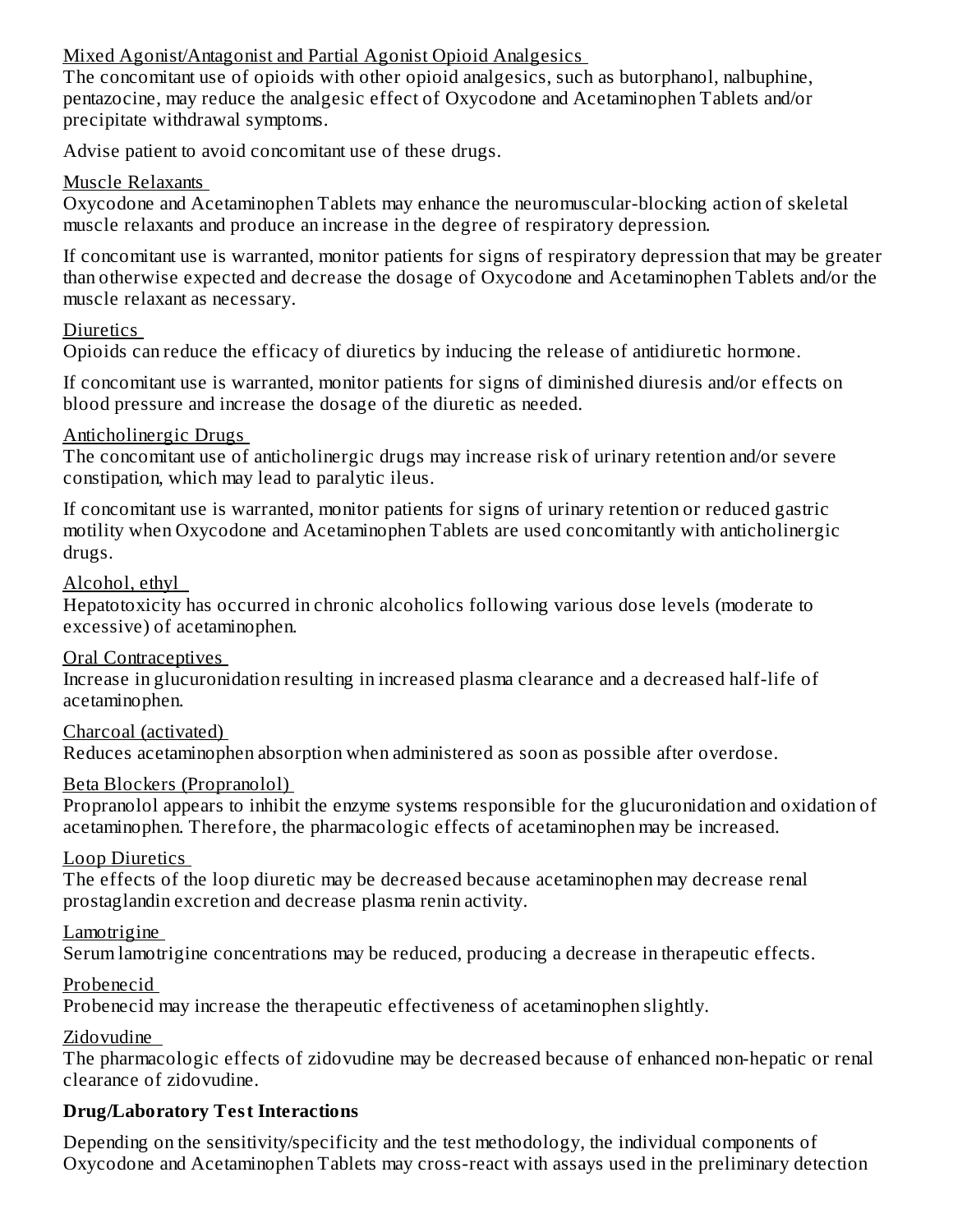of cocaine (primary urinary metabolite, benzoylecgonine) or marijuana (cannabinoids) in human urine. A more specific alternate chemical method must be used in order to obtain a confirmed analytical result. The preferred confirmatory method is gas chromatography/mass spectrometry (GC/MS). Moreover, clinical considerations and professional judgment should be applied to any drug-of-abuse test result, particularly when preliminary positive results are used.

Acetaminophen may interfere with home blood glucose measurement systems; decreases of >20% in mean glucose values may be noted. This effect appears to be drug, concentration and system dependent.

## **Carcinogenesis, Mutagenesis, Impairment of Fertility**

## Carcinogenesis

Long-term studies to evaluate the carcinogenic potential of the combination of Oxycodone Hydrochloride and Acetaminophen have not been conducted.

Long-term studies in mice and rats have been completed by the National Toxicology Program to evaluate the carcinogenic potential of acetaminophen. In 2-year feeding studies, F344/N rats and B6C3F1 mice were fed a diet containing acetaminophen up to 6000 ppm. Female rats demonstrated equivocal evidence of carcinogenic activity based on increased incidences of mononuclear cell leukemia at 0.8 times the maximum human daily dose (MHDD) of 4 grams/day, based on a body surface area comparison. In contrast, there was no evidence of carcinogenic activity in male rats that received up to 0.7 times or mice at up to 1.2-1.4 times the MHDD, based on a body surface area comparison.

## Mutagenesis

The combination of Oxycodone Hydrochloride and Acetaminophen has not been evaluated for mutagenicity. Oxycodone alone was negative in a bacterial reverse mutation assay (Ames), an *in vitro* chromosome aberration assay with human lymphocytes without metabolic activation and an *in vivo* mouse micronucleus assay. Oxycodone was clastogenic in the human lymphocyte chromosomal assay in the presence of metabolic activation and in the mouse lymphoma assay with or without metabolic activation.

In the published literature, acetaminophen has been reported to be clastogenic when administered at 1500 mg/kg/day to the rat model (3.6-times the MHDD, based on a body surface area comparison). In contrast, no clastogenicity was noted at a dose of 750 mg/kg/day (1.8-times the MHDD, based on a body surface area comparison), suggesting a threshold effect.

## Impairment of Fertility

In studies conducted by the National Toxicology Program, fertility assessments with acetaminophen have been completed in Swiss CD-1 mice via a continuous breeding study. There were no effects on fertility parameters in mice consuming up to 1.7 times the MHDD of acetaminophen, based on a body surface area comparison. Although there was no effect on sperm motility or sperm density in the epididymis, there was a significant increase in the percentage of abnormal sperm in mice consuming 1.78 times the MHDD (based on a body surface comparison) and there was a reduction in the number of mating pairs producing a fifth litter at this dose, suggesting the potential for cumulative toxicity with chronic administration of acetaminophen near the upper limit of daily dosing.

Published studies in rodents report that oral acetaminophen treatment of male animals at doses that are 1.2 times the MHDD and greater (based on a body surface comparison) result in decreased testicular weights, reduced spermatogenesis, reduced fertility, and reduced implantation sites in females given the same doses. These effects appear to increase with the duration of treatment. The clinical significance of these findings is not known.

## *Infertility*

Chronic use of opioids may cause reduced fertility in females and males of reproductive potential. It is not known whether these effects on fertility are reversible [see ADVERSE REACTIONS].

## **Pregnancy**

**Teratogenic Effects**

*Pregnancy Category C*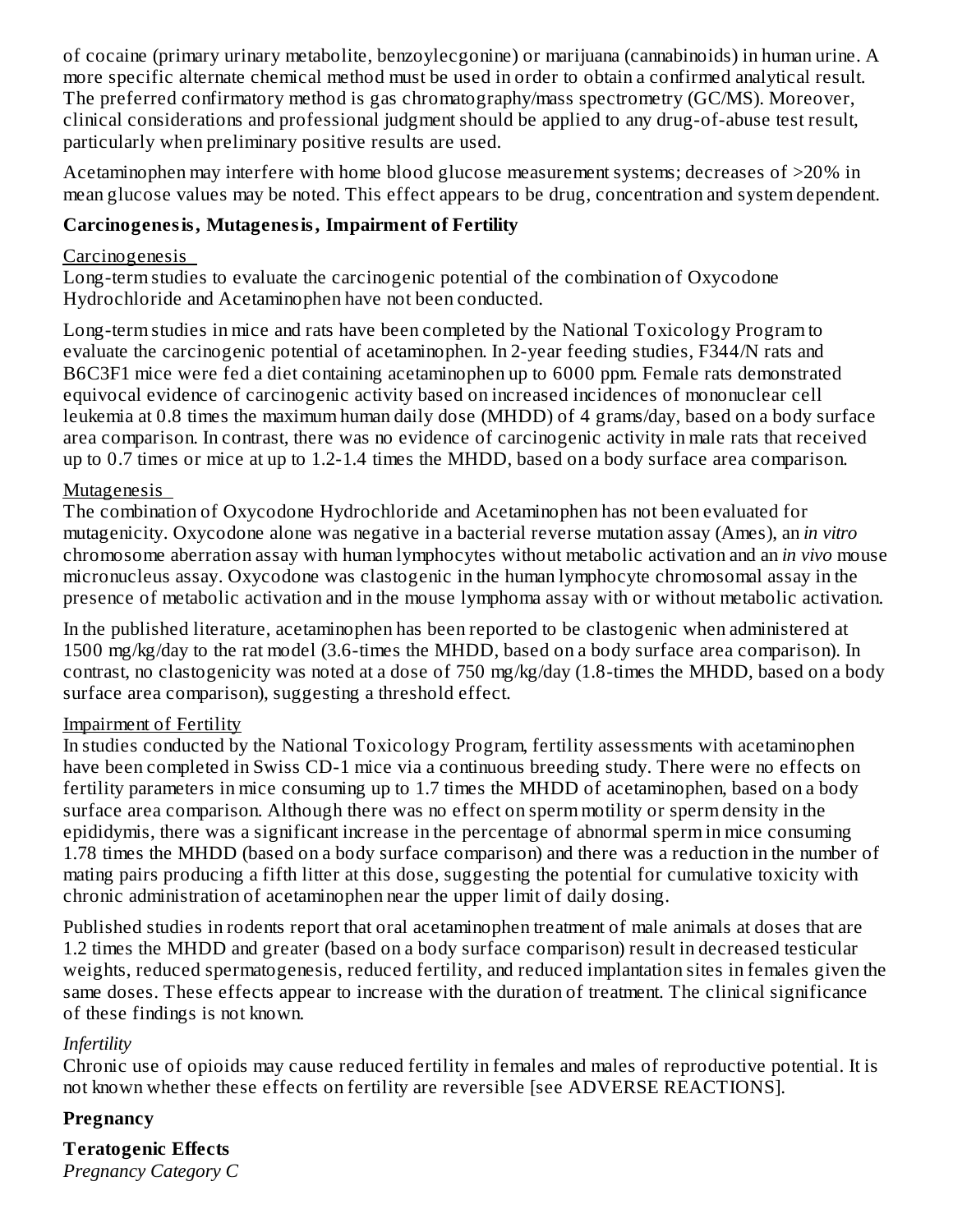Animal reproductive studies have not been conducted with Oxycodone and Acetaminophen Tablets. It is also not known whether Oxycodone and Acetaminophen Tablets can cause fetal harm when administered to a pregnant woman or can affect reproductive capacity. Oxycodone and Acetaminophen Tablets should not be given to a pregnant woman unless in the judgment of the physician, the potential benefits outweigh the possible hazards.

## **Nonteratogenic Effects**

#### *Fetal/Neonatal Adverse Reactions*

Prolonged use of opioid analgesics during pregnancy for medical or nonmedical purposes can result in physical dependence in the neonate and neonatal opioid withdrawal syndrome shortly after birth.

Neonatal opioid withdrawal syndrome presents as irritability, hyperactivity and abnormal sleep pattern, high pitched cry, tremor, vomiting, diarrhea and failure to gain weight. The onset, duration, and severity of neonatal opioid withdrawal syndrome vary based on the specific opioid used, duration of use, timing and amount of last maternal use, and rate of elimination of the drug by the newborn. Observe newborns for symptoms of neonatal opioid withdrawal syndrome and manage accordingly [see WARNINGS].

## **Labor or Delivery**

Opioids cross the placenta and may produce respiratory depression and psycho-physiologic effects in neonates. An opioid antagonist, such as naloxone, must be available for reversal of opioid-induced respiratory depression in the neonate. Oxycodone and Acetaminophen Tablets are not recommended for use in pregnant women during or immediately prior to labor, when other analgesic techniques are more appropriate. Opioid analgesics, including Oxycodone and Acetaminophen Tablets, can prolong labor through actions which temporarily reduce the strength, duration, and frequency of uterine contractions. However, this effect is not consistent and may be offset by an increased rate of cervical dilation, which tends to shorten labor. Monitor neonates exposed to opioid analgesics during labor for signs of excess sedation and respiratory depression.

## **Nursing Mothers**

Ordinarily, nursing should not be undertaken while a patient is receiving Oxycodone and Acetaminophen Tablets because of the possibility of sedation and/or respiratory depression in the infant. Oxycodone is excreted in breast milk in low concentrations, and there have been rare reports of somnolence and lethargy in babies of nursing mothers taking an oxycodone/acetaminophen product. Acetaminophen is also excreted in breast milk in low concentrations.

The developmental and health benefits of breastfeeding should be considered along with the mother's clinical need for Oxycodone and Acetaminophen Tablets and any potential adverse effects on the breastfed infant from Oxycodone and Acetaminophen Tablets or from the underlying maternal condition.

Infants exposed to Oxycodone and Acetaminophen Tablets through breast milk should be monitored for excess sedation and respiratory depression. Withdrawal symptoms can occur in breastfed infants when maternal administration of an opioid analgesic is stopped, or when breast-feeding is stopped.

## **Pediatric Us e**

Safety and effectiveness of Oxycodone and Acetaminophen Tablets in pediatric patients have not been established.

## **Geriatric Us e**

Elderly patients (aged 65 years or older) may have increased sensitivity Oxycodone and Acetaminophen Tablets. In general, use caution when selecting a dosage for an elderly patient, usually starting at the low end of the dosing range, reflecting the greater frequency of decreased hepatic, renal, or cardiac function and of concomitant disease or other drug therapy.

Respiratory depression is the chief risk for elderly patients treated with opioids, and has occurred after large initial doses were administered to patients who were not opioid-tolerant or when opioids were co-administered with other agents that depress respiration. Titrate the dosage of Oxycodone and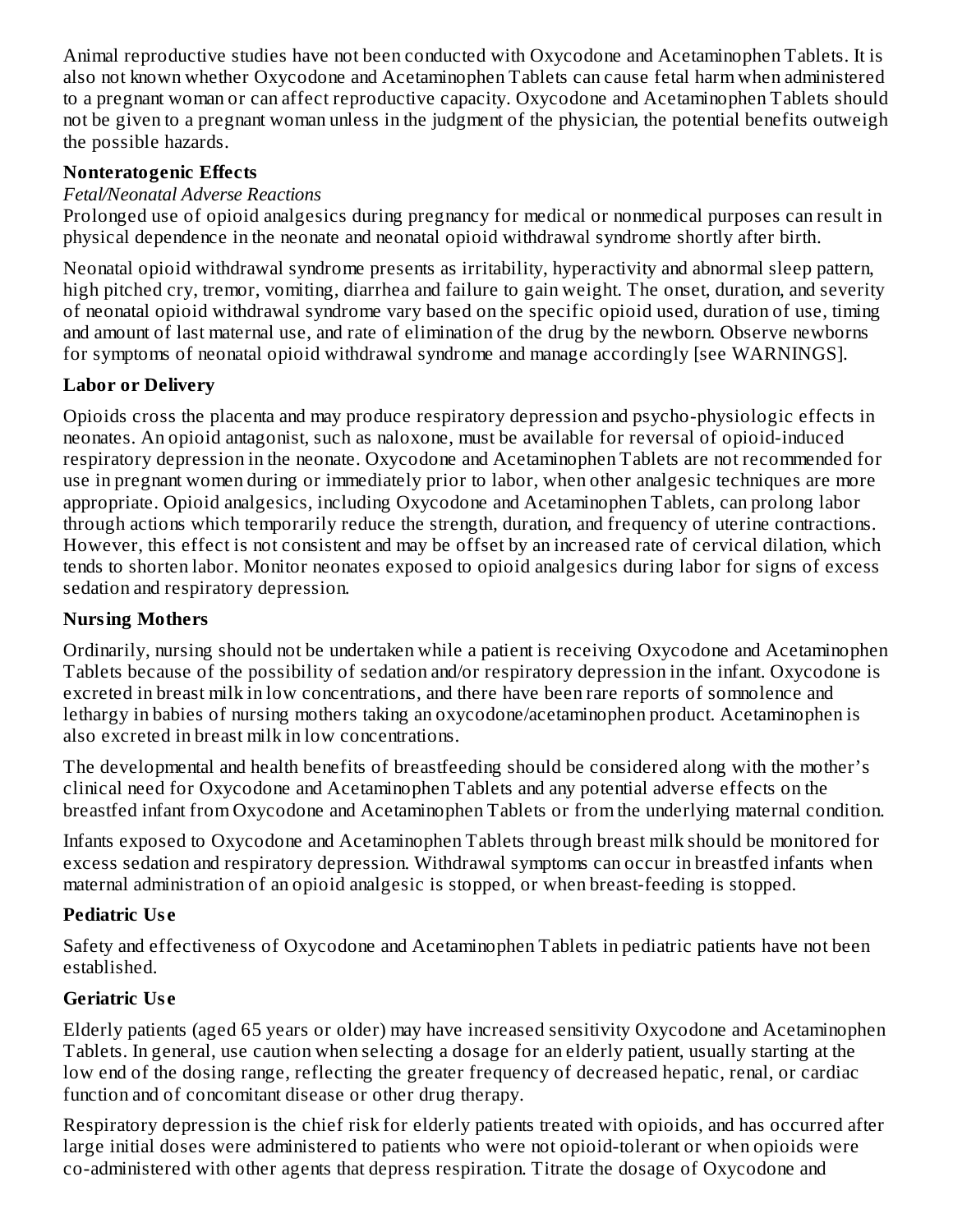Acetaminophen Tablets slowly in geriatric patients and monitor closely for signs of central nervous system and respiratory depression [see WARNINGS].

These drugs are known to be substantially excreted by the kidney, and the risk of adverse reactions to this drug may be greater in patients with impaired renal function. Because elderly patients are more likely to have decreased renal function, care should be taken in dose selection, and it may be useful to monitor renal function.

#### **Hepatic Impairment**

In a pharmacokinetic study of oxycodone in patients with end-stage liver disease, oxycodone plasma clearance decreased and the elimination half-life increased.

Because oxycodone is extensively metabolized in the liver, its clearance may decrease in patients with hepatic impairment. Initiate therapy in these patients with a lower than usual dosage of Oxycodone and Acetaminophen Tablets and titrate carefully. Monitor closely for adverse events such as respiratory depression, sedation, and hypotension [see CLINICAL PHARMACOLOGY].

## **Renal Impairment**

In a study of patients with end stage renal impairment, mean elimination half-life was prolonged in uremic patients due to increased volume of distribution and reduced clearance. Oxycodone should be used with caution in patients with renal impairment.

Because oxycodone is known to be substantially excreted by the kidney, its clearance may decrease in patients with renal impairment. Initiate therapy with a lower than usual dosage of Oxycodone and Acetaminophen Tablets and titrate carefully. Monitor closely for adverse events such as respiratory depression, sedation, and hypotension [see CLINICAL PHARMACOLOGY].

# **ADVERSE REACTIONS**

The following adverse reactions have been identified during post approval use of Oxycodone and Acetaminophen Tablets. Because these reactions are reported voluntarily from a population of uncertain size, it is not always possible to reliably estimate their frequency or establish a causal relationship to drug exposure.

Serious adverse reactions that may be associated with oxycodone and acetaminophen use include respiratory depression, apnea, respiratory arrest, circulatory depression, hypotension, and shock (see OVERDOSAGE).

The most frequently observed non-serious adverse reactions include lightheadedness, dizziness, drowsiness or sedation, nausea, and vomiting. These effects seem to be more prominent in ambulatory than in nonambulatory patients, and some of these adverse reactions may be alleviated if the patient lies down. Other adverse reactions include euphoria, dysphoria, constipation, and pruritus.

Hypersensitivity reactions may include: Skin eruptions, urticarial, erythematous skin reactions. Hematologic reactions may include: thrombocytopenia, neutropenia, pancytopenia, hemolytic anemia. Rare cases of agranulocytosis has likewise been associated with acetaminophen use. In high doses, the most serious adverse effect is a dose-dependent, potentially fatal hepatic necrosis. Renal tubular necrosis and hypoglycemic coma also may occur.

Other adverse reactions obtained from postmarketing experiences with oxycodone and acetaminophen are listed by organ system and in decreasing order of severity and/or frequency as follows:

*Body as a Whole:* Anaphylactoid reaction, allergic reaction, malaise, asthenia, fatigue, chest pain, fever, hypothermia, thirst, headache, increased sweating, accidental overdose, non-accidental overdose

*Cardiovascular:* Hypotension, hypertension, tachycardia, orthostatic hypotension, bradycardia, palpitations, dysrhythmias

*Central and Peripheral Nervous System:* Stupor, tremor, paraesthesia, hypoaesthesia, lethargy, seizures,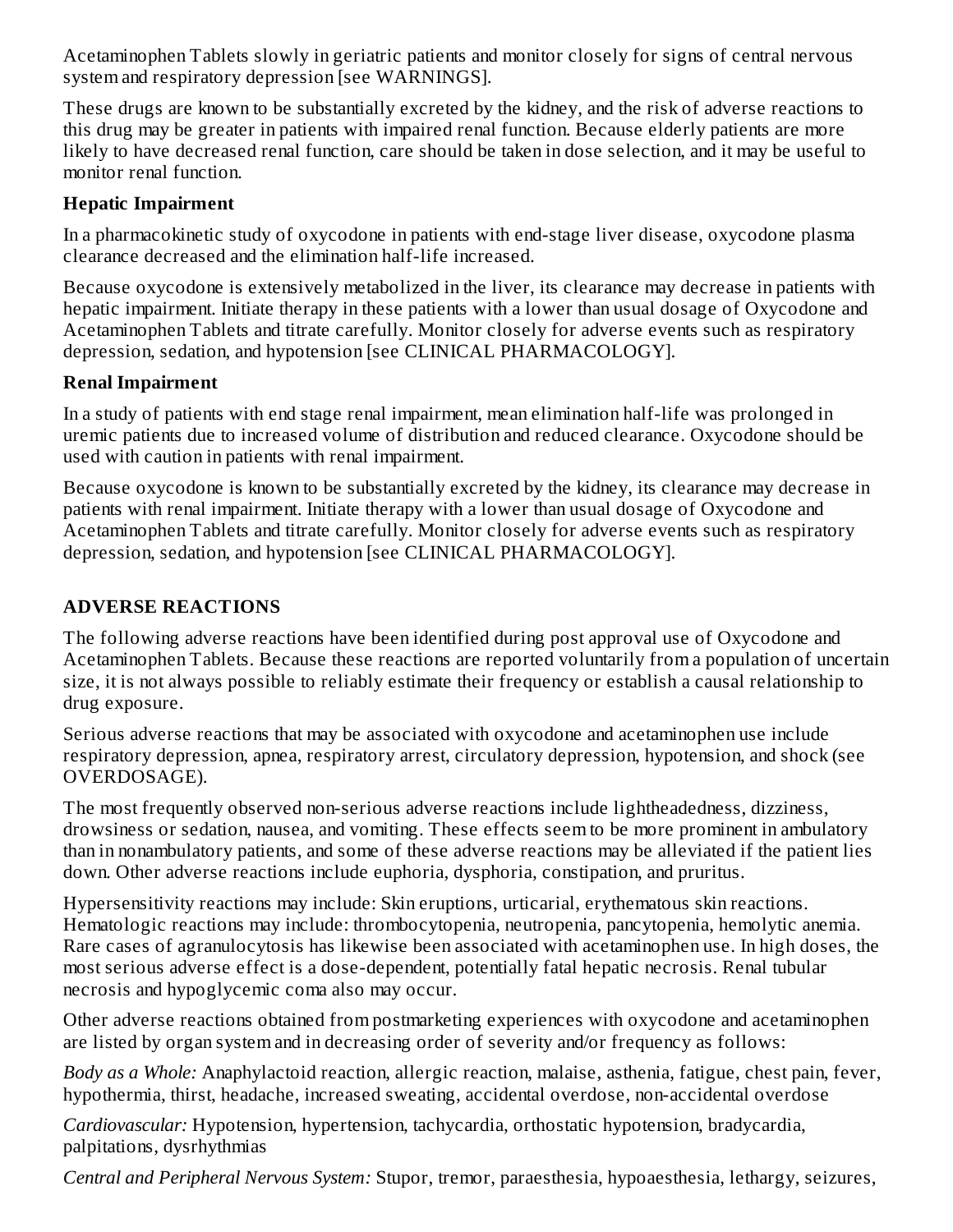anxiety, mental impairment, agitation, cerebral edema, confusion, dizziness

*Fluid and Electrolyte:* Dehydration, hyperkalemia, metabolic acidosis, respiratory alkalosis

*Gastrointestinal:* Dyspepsia, taste disturbances, abdominal pain, abdominal distention, sweating increased, diarrhea, dry mouth, flatulence, gastrointestinal disorder, nausea, vomiting, pancreatitis, intestinal obstruction, ileus

*Hepatic:* Transient elevations of hepatic enzymes, increase in bilirubin, hepatitis, hepatic failure, jaundice, hepatotoxicity, hepatic disorder

*Hearing and Vestibular:* Hearing loss, tinnitus

*Hematologic:* Thrombocytopenia

*Hypersensitivity:* Acute anaphylaxis, angioedema, asthma, bronchospasm, laryngeal edema, urticaria, anaphylactoid reaction

*Metabolic and Nutritional:* Hypoglycemia, hyperglycemia, acidosis, alkalosis

*Musculoskeletal:* Myalgia, rhabdomyolysis

*Ocular:* Miosis, visual disturbances, red eye

*Psychiatric:* Drug dependence, drug abuse, insomnia, confusion, anxiety, agitation, depressed level of consciousness, nervousness, hallucination, somnolence, depression, suicide

*Respiratory System:* Bronchospasm, dyspnea, hyperpnea, pulmonary edema, tachypnea, aspiration, hypoventilation, laryngeal edema

*Skin and Appendages:* Erythema, urticaria, rash, flushing

*Urogenital:* Interstitial nephritis, papillary necrosis, proteinuria, renal insufficiency and failure, urinary retention

- Serotonin syndrome: Cases of serotonin syndrome, a potentially life-threatening condition, have been reported during concomitant use of opioids with serotonergic drugs.
- Adrenal insufficiency: Cases of adrenal insufficiency have been reported with opioid use, more often following greater than one month of use.
- Anaphylaxis: Anaphylaxis has been reported with ingredients contained in Oxycodone and Acetaminophen Tablets.
- Androgen deficiency: Cases of androgen deficiency have occurred with chronic use of opioids (*see* **CLINICAL PHARMACOLOGY**).

## **DRUG ABUSE AND DEPENDENCE**

#### **Controlled Substance**

Oxycodone and Acetaminophen Tablets contain oxycodone, a Schedule II controlled substance.

#### **Abus e**

Oxycodone and Acetaminophen Tablets contains oxycodone, a substance with a high potential for abuse similar to other opioids including fentanyl, hydrocodone, hydromorphone, methadone, morphine, oxymorphone, and tapentadol. Oxycodone and Acetaminophen Tablets can be abused and is subject to misuse, addiction, and criminal diversion [see WARNINGS].

All patients treated with opioids require careful monitoring for signs of abuse and addiction, since use of opioid analgesic products carries the risk of addiction even under appropriate medical use.

Prescription drug abuse is the intentional non-therapeutic use of a prescription drug, even once, for its rewarding psychological or physiological effects.

Drug addiction is a cluster of behavioral, cognitive, and physiological phenomena that develop after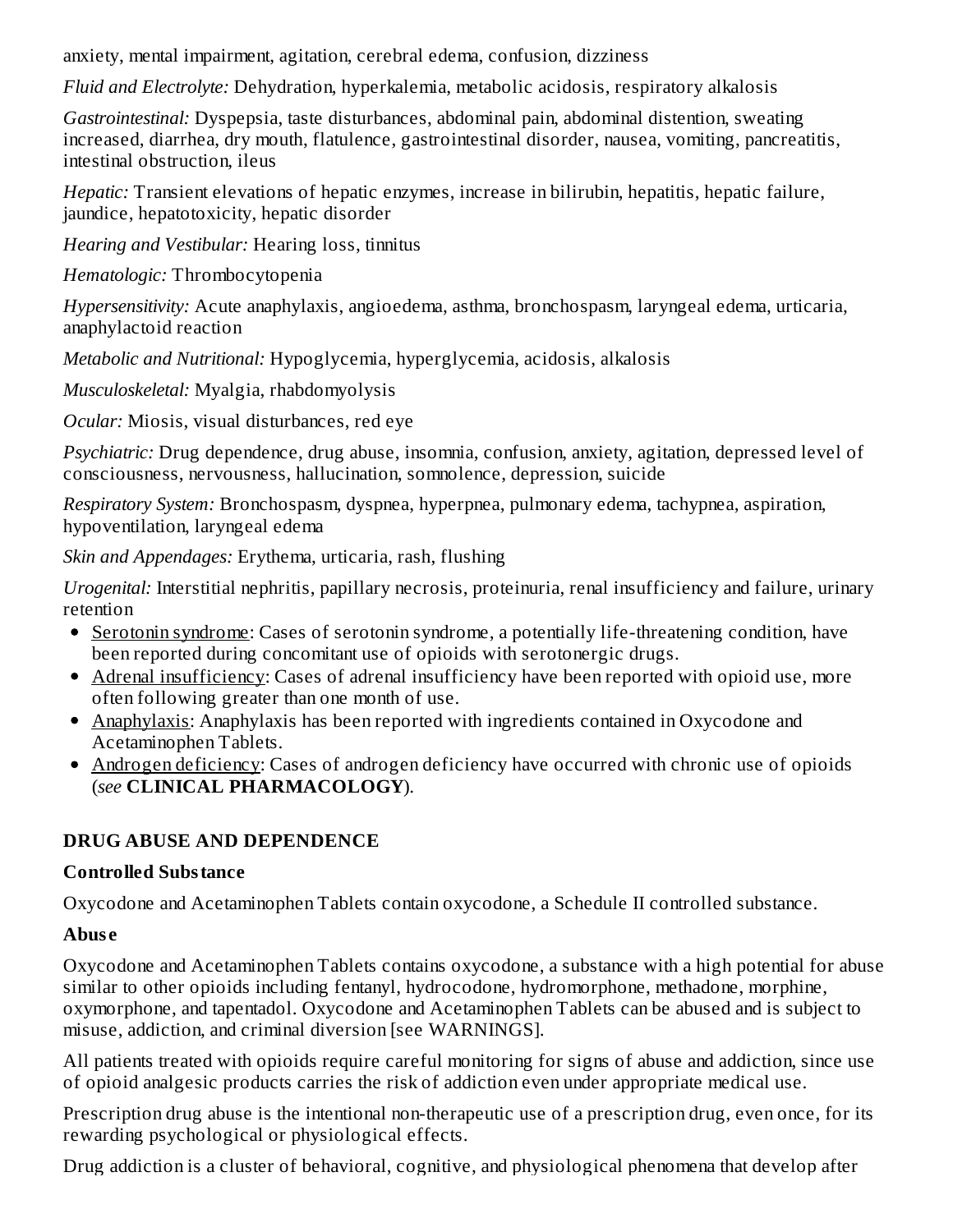repeated substance use and includes: a strong desire to take the drug, difficulties in controlling its use, persisting in its use despite harmful consequences, a higher priority given to drug use than to other activities and obligations, increased tolerance, and sometimes a physical withdrawal.

"Drug-seeking" behavior is very common in persons with substance use disorders. Drug-seeking tactics include emergency calls or visits near the end of office hours, refusal to undergo appropriate examination, testing, or referral, repeated "loss" of prescriptions, tampering with prescriptions, and reluctance to provide prior medical records or contact information for other treating healthcare provider(s). "Doctor shopping" (visiting multiple prescribers to obtain additional prescriptions) is common among drug abusers and people suffering from untreated addiction. Preoccupation with achieving adequate pain relief can be appropriate behavior in a patient with poor pain control.

Abuse and addiction are separate and distinct from physical dependence and tolerance. Healthcare providers should be aware that addiction may not be accompanied by concurrent tolerance and symptoms of physical dependence in all addicts. In addition, abuse of opioids can occur in the absence of true addiction.

Oxycodone and Acetaminophen Tablets, like other opioids, can be diverted for non-medical use into illicit channels of distribution. Careful record-keeping of prescribing information, including quantity, frequency, and renewal requests, as required by state and federal law, is strongly advised.

Proper assessment of the patient, proper prescribing practices, periodic re-evaluation of therapy, and proper dispensing and storage are appropriate measures that help to limit abuse of opioid drugs.

Risks Specific to Abuse of Oxycodone and Acetaminophen Tablets

Oxycodone and Acetaminophen Tablets are for oral use only. Abuse of Oxycodone and Acetaminophen Tablets poses a risk of overdose and death. The risk is increased with concurrent abuse of Oxycodone and Acetaminophen Tablets with alcohol and other central nervous system depressants.

Acetaminophen has been associated with cases of acute liver failure, at times resulting in liver transplant and death

Parenteral drug abuse is commonly associated with transmission of infectious diseases such as hepatitis and HIV.

## **Dependence**

Both tolerance and physical dependence can develop during chronic opioid therapy. Tolerance is the need for increasing doses of opioids to maintain a defined effect such as analgesia (in the absence of disease progression or other external factors). Tolerance may occur to both the desired and undesired effects of drugs, and may develop at different rates for different effects.

Physical dependence results in withdrawal symptoms after abrupt discontinuation or a significant dosage reduction of a drug. Withdrawal also may be precipitated through the administration of drugs with opioid antagonist activity (e.g., naloxone, nalmefene), mixed agonist/antagonist analgesics (e.g., pentazocine, butorphanol, nalbuphine), or partial agonists (e.g., buprenorphine). Physical dependence may not occur to a clinically significant degree until after several days to weeks of continued opioid usage.

Oxycodone and Acetaminophen Tablets should not be abruptly discontinued in a physically-dependent patient [see DOSAGE AND ADMINISTRATION]. If Oxycodone and Acetaminophen Tablets is abruptly discontinued in a physically-dependent patient, a withdrawal syndrome may occur. Some or all of the following can characterize this syndrome: restlessness, lacrimation, rhinorrhea, yawning, perspiration, chills, myalgia, and mydriasis. Other signs and symptoms also may develop, including irritability, anxiety, backache, joint pain, weakness, abdominal cramps, insomnia, nausea, anorexia, vomiting, diarrhea, or increased blood pressure, respiratory rate, or heart rate.

Infants born to mothers physically dependent on opioids will also be physically dependent and may exhibit respiratory difficulties and withdrawal signs [see PRECAUTIONS, Pregnancy].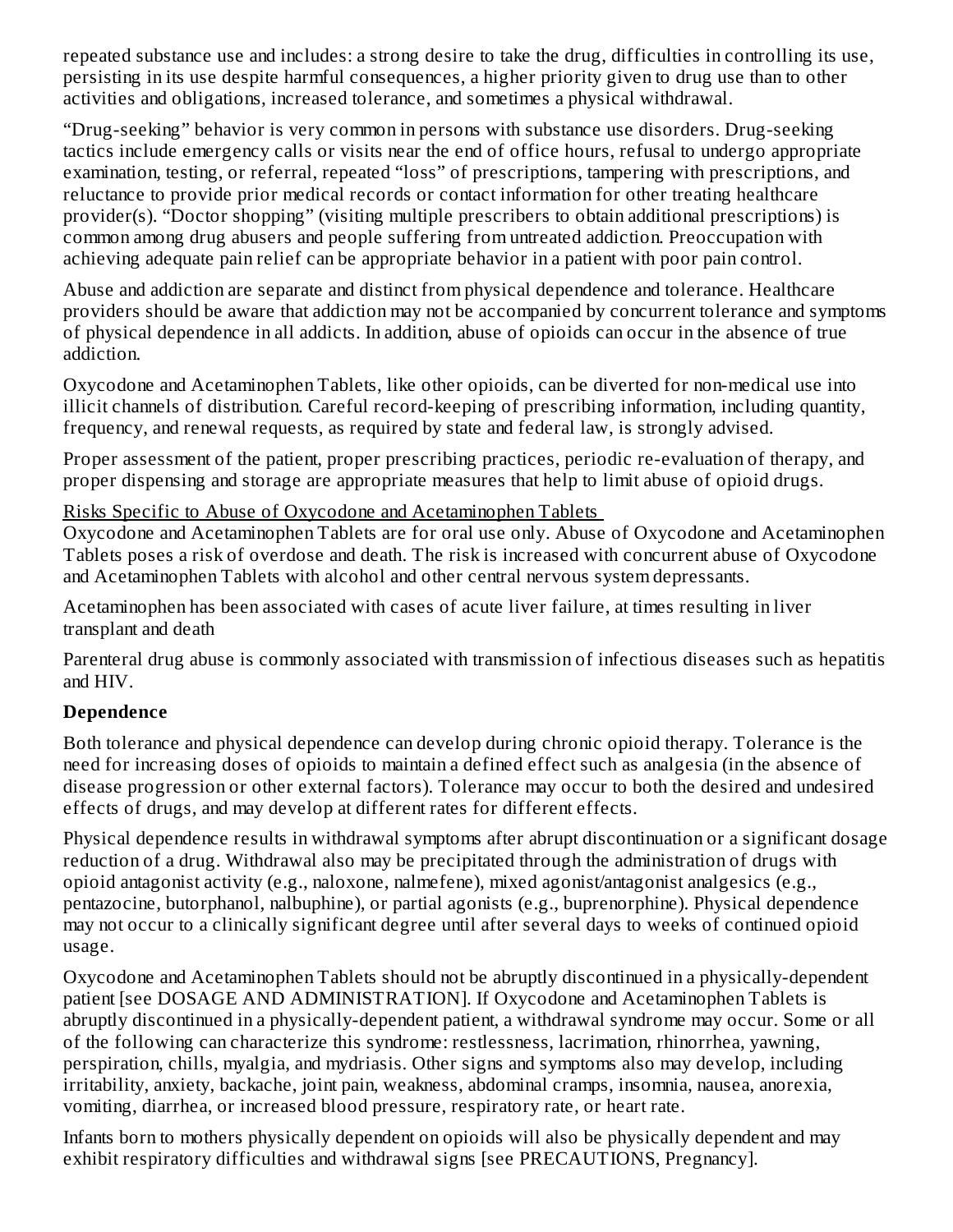## **OVERDOSAGE**

Following an acute overdosage, toxicity may result from the oxycodone or the acetaminophen.

## Clinical Presentation

Acute overdosage with oxycodone can be manifested by respiratory depression, somnolence progressing to stupor or coma, skeletal muscle flaccidity, cold and clammy skin, constricted pupils, and, in some cases, pulmonary edema, bradycardia, hypotension, partial or complete airway obstruction, atypical snoring, and death. Marked mydriasis rather than miosis may be seen with hypoxia in overdose situations.

#### *Acetaminophen*

Dose-dependent potentially fatal hepatic necrosis is the most serious adverse effect of acetaminophen overdosage. Renal tubular necrosis, hypoglycemic coma, and coagulation defects may also occur.

Early symptoms following a potentially hepatotoxic overdose may include: nausea, vomiting, diaphoresis, and general malaise. Clinical and laboratory evidence of hepatic toxicity may not be apparent until 48 to 72 hours post-ingestion.

## Treatment of Overdose

## *Oxycodone*

In case of overdose, priorities are the reestablishment of a patent and protected airway and institution of assisted or controlled ventilation, if needed. Employ other supportive measures (including oxygen and vasopressors) in the management of circulatory shock and pulmonary edema as indicated. Cardiac arrest or arrhythmias will require advanced life-support techniques.

The opioid antagonists, naloxone or nalmefene, are specific antidotes to respiratory depression resulting from opioid overdose. For clinically significant respiratory or circulatory depression secondary to oxycodone overdose, administer an opioid antagonist. Opioid antagonists should not be administered in the absence of clinically significant respiratory or circulatory depression secondary to oxycodone overdose.

Because the duration of opioid reversal is expected to be less than the duration of action of oxycodone in Oxycodone and Acetaminophen Tablets, carefully monitor the patient until spontaneous respiration is reliably reestablished. If the response to an opioid antagonist is suboptimal or only brief in nature, administer additional antagonist as directed by the product's prescribing information.

In an individual physically dependent on opioids, administration of the recommended usual dosage of the antagonist will precipitate an acute withdrawal syndrome. The severity of the withdrawal symptoms experienced will depend on the degree of physical dependence and the dose of the antagonist administered. If a decision is made to treat serious respiratory depression in the physically dependent patient, administration of the antagonist should be initiated with care and by titration with smaller than usual doses of the antagonist.

## *Acetaminophen*

Gastric decontamination with activated charcoal should be administered just prior to N-acetylcysteine (NAC) to decrease systemic absorption if acetaminophen ingestion is known or suspected to have occurred within a few hours of presentation. Serum acetaminophen levels should be obtained immediately if the patient presents 4 hours or more after ingestion to assess potential risk of hepatotoxicity; acetaminophen levels drawn less than 4 hours post-ingestion may be misleading. To obtain the best possible outcome, NAC should be administered as soon as possible where impending or evolving liver injury is suspected. Intravenous NAC may be administered when circumstances preclude oral administration.

Vigorous supportive therapy is required in severe intoxication. Procedures to limit the continuing absorption of the drug must be readily performed since the hepatic injury is dose dependent and occurs early in the course of intoxication.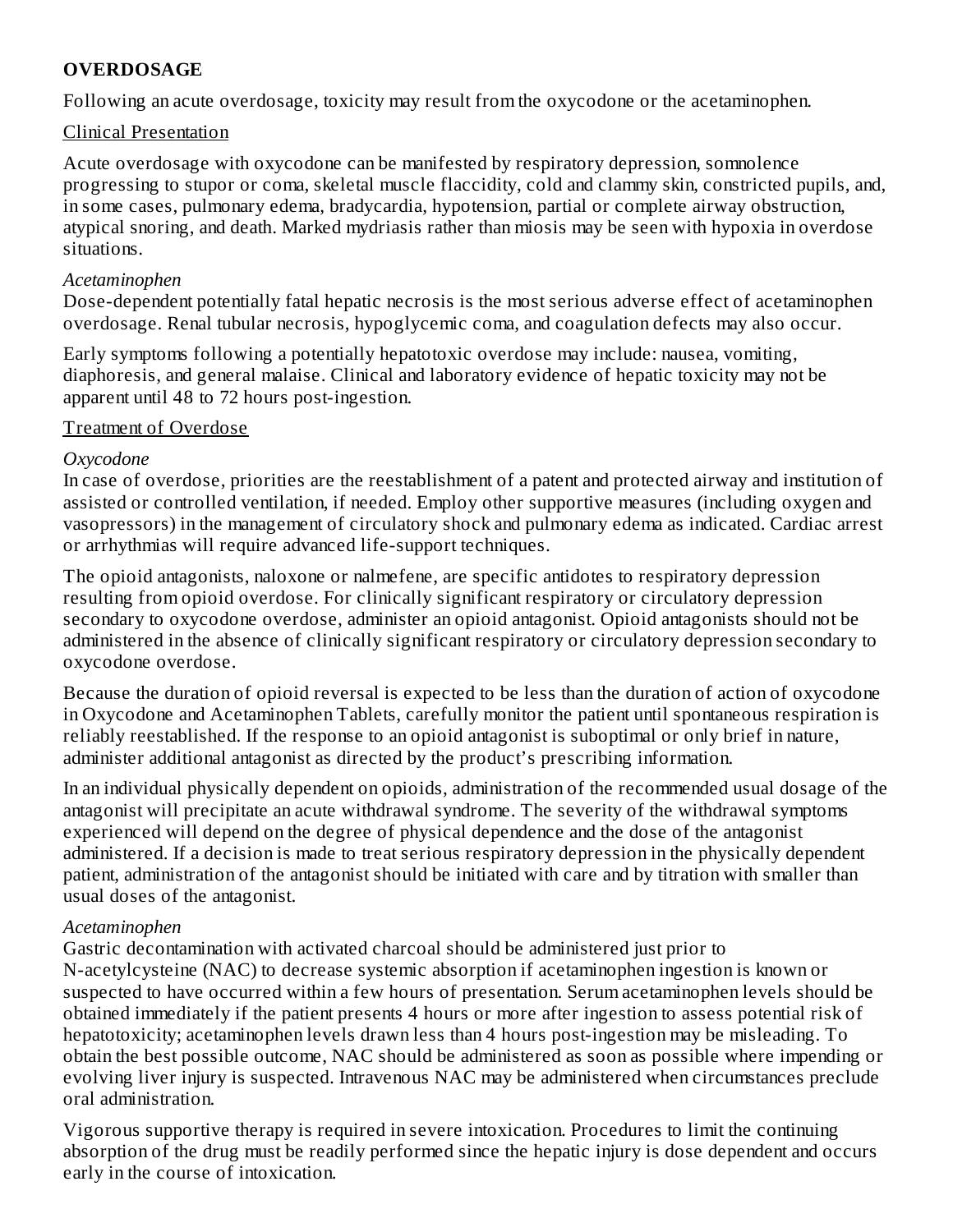## **DOSAGE AND ADMINISTRATION**

#### **Important Dosage and Administration Instructions**

Use the lowest effective dosage for the shortest duration consistent with individual patient treatment goals [see WARNINGS].

Initiate the dosing regimen for each patient individually, taking into account the patient's severity of pain, patient response, prior analgesic treatment experience, and risk factors for addiction, abuse, and misuse [see WARNINGS].

Monitor patients closely for respiratory depression, especially within the first 24 to 72 hours of initiating therapy and following dosage increases with Oxycodone and Acetaminophen Tablets and adjust the dosage accordingly [see WARNINGS].

#### **Initial Dosage**

Initiating Treatment with Oxycodone and Acetaminophen Tablets

The usual adult dosage is one tablet every 6 hours as needed for pain. The total daily dose of acetaminophen should not exceed 4 grams.

|                                                                                              | <b>Usual</b>                                 | Maximal           |
|----------------------------------------------------------------------------------------------|----------------------------------------------|-------------------|
| <b>Strength</b>                                                                              | Adult Dosage                                 | <b>Daily Dose</b> |
| Oxycodone<br>Hydrochloride and<br>Acetaminophen Tablets 5 needed for pain<br>mg/325 mg       | 1 tablet every 6 hours as                    | 12 Tablets        |
| Oxycodone<br>Hydrochloride and<br>Acetaminophen Tablets<br>$7.5 \text{ mg} / 325 \text{ mg}$ | 1 tablet every 6 hours as<br>needed for pain | 8 Tablets         |
| Oxycodone<br>Hydrochloride and<br>Acetaminophen Tablets<br>$10 \text{ mg} / 325 \text{ mg}$  | 1 tablet every 6 hours as<br>needed for pain | 6 Tablets         |

Conversion from Oxycodone Hydrochloride and Acetaminophen to Extended-Release Oxycodone The relative bioavailability of Oxycodone and Acetaminophen Tablets compared to extended-release oxycodone is unknown, so conversion to extended-release oxycodone must be accompanied by close observation for signs of excessive sedation and respiratory depression.

#### **Titration and Maintenance of Therapy**

Individually titrate Oxycodone and Acetaminophen Tablets to a dose that provides adequate analgesia and minimizes adverse reactions. Continually reevaluate patients receiving Oxycodone and Acetaminophen Tablets to assess the maintenance of pain control and the relative incidence of adverse reactions, as well as monitoring for the development of addiction, abuse, or misuse [see WARNINGS]. Frequent communication is important among the prescriber, other members of the healthcare team, the patient, and the caregiver/family during periods of changing analgesic requirements, including initial titration.

If the level of pain increases after dosage stabilization, attempt to identify the source of increased pain before increasing the Oxycodone and Acetaminophen Tablets dosage. If unacceptable opioid-related adverse reactions are observed, consider reducing the dosage. Adjust the dosage to obtain an appropriate balance between management of pain and opioid-related adverse reactions.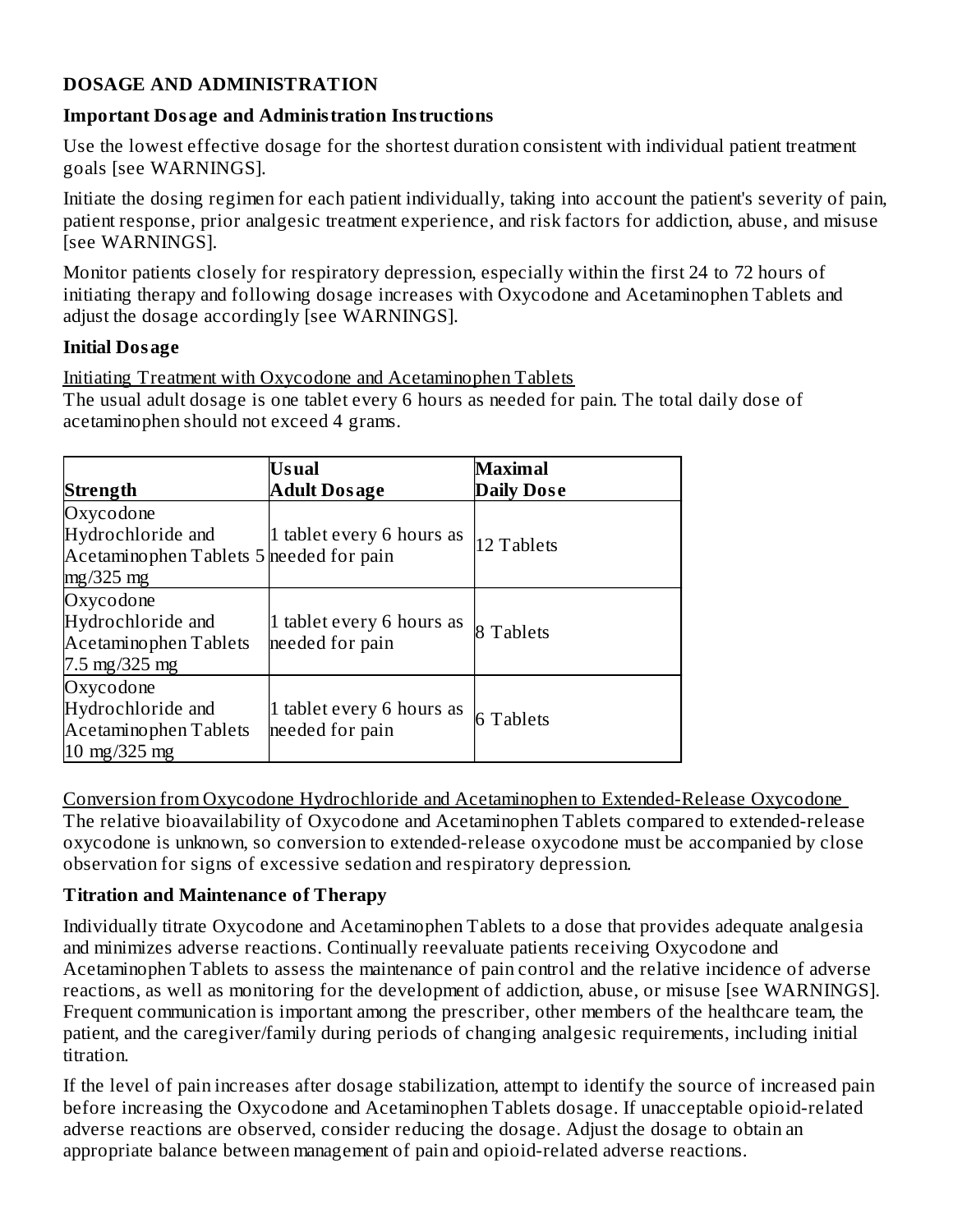## **Dis continuation of Oxycodone and Acetaminophen Tablets**

When a patient who has been taking Oxycodone and Acetaminophen Tablets regularly and may be physically dependent no longer requires therapy with Oxycodone and Acetaminophen Tablets, use a gradual downward titration of the dosage to prevent signs and symptoms of withdrawal. Do not stop Oxycodone and Acetaminophen Tablets abruptly [see WARNINGS, DRUG ABUSE AND DEPENDENCE].

## **HOW SUPPLIED**

Oxycodone and Acetaminophen Tablets, USP:

7.5 mg/325 mg

Pink colored, capsule shaped tablets, one side debossed with WES 202 and other side debossed with 7.5/325

10 mg/325 mg

White colored, capsule shaped tablets, one side debossed WES 203 and other side debossed with 10/325 Bottles of 100.................................... NDC 43598-547-01

Bottles of 500.................................... NDC 43598-547-05

#### **Storage**

Store at 20° to 25°C (68° to 77°F). [See USP Controlled Room Temperature.]

Dispense in a tight, light-resistant container as defined in the USP, with a child-resistant closure (as required).

Manufactured by:

WES Pharma Inc

Westminster, MD 21157

Manufactured For:

Dr. Reddy's Laboratories Inc.

Princeton, NJ 08540 USA

Revised Apr. 2018

## **Medication Guide**

**Oxycodone (ox" i koe' done) and Acetaminophen (a s eet" a min' oh fen) Tablets, CII Oxycodone and Acetaminophen Tablets are:**

- A strong prescription pain medicine that contains an opioid (narcotic) that is used to manage pain, severe enough to require an opioid analgesic and for which alternative treatments are inadequate and when other pain treatments such as non-opioid pain medicines do not treat your pain well enough or you cannot tolerate them.
- An opioid pain medicine that can put you at risk for overdose and death. Even if you take your dose correctly as prescribed you are at risk for opioid addiction, abuse, and misuse that can lead to death.

#### **Important information about Oxycodone and Acetaminophen Tablets:**

**Get emergency help right away if you take too much Oxycodone and Acetaminophen Tablets (overdose).** When you first start taking Oxycodone and Acetaminophen Tablets, when your dose is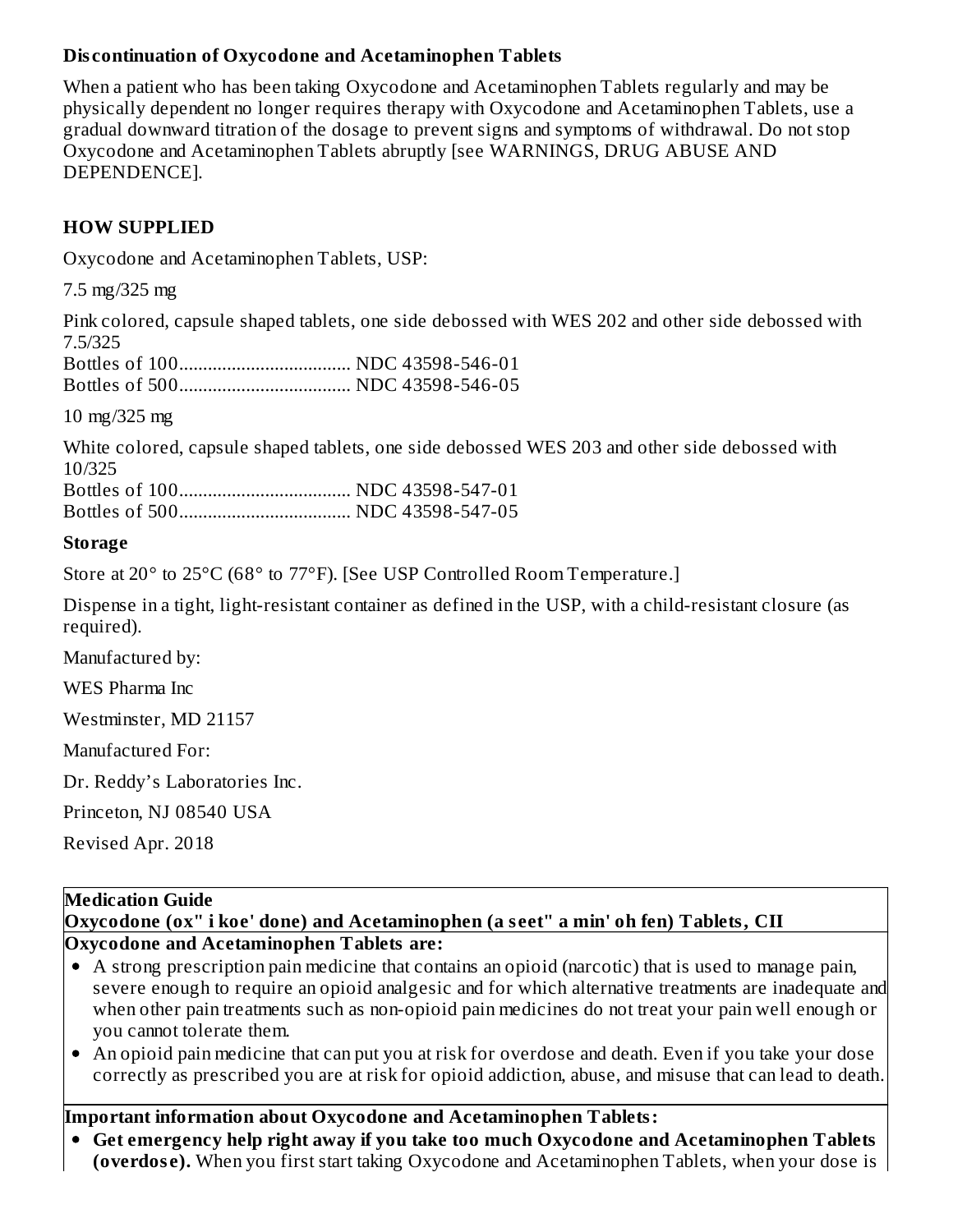changed, or if you take too much (overdose), serious or life-threatening breathing problems that can lead to death may occur. Taking Oxycodone and Acetaminophen Tablets with other opioid medicines, benzodiazepines, alcohol, or other central nervous system depressants (including street drugs) can cause severe drowsiness, decreased awareness, breathing problems, coma, and death.

Never give anyone else your Oxycodone and Acetaminophen Tablets. They could die from taking it. Store Oxycodone and Acetaminophen Tablets away from children and in a safe place to prevent stealing or abuse. Selling or giving away Oxycodone and Acetaminophen Tablets are against the law.

## **Do not take Oxycodone and Acetaminophen Tablets if you have:**

- Severe asthma, trouble breathing, or other lung problems.
- A bowel blockage or have narrowing of the stomach or intestines.
- known hypersensitivity to oxycodone, acetaminophen, or any ingredient in Oxycodone and Acetaminophen Tablets.

## **Before taking Oxycodone and Acetaminophen Tablets, tell your healthcare provider if you have a history of:**

- Head injury, seizures
- Liver, kidney, thyroid problems
- Problems urinating
- Pancreas or gallbladder problems
- Abuse of street or prescription drugs, alcohol addiction, or mental health problems

Tell your healthcare provider if you are:

- **Pregnant or planning to become pregnant.** Prolonged use of Oxycodone and Acetaminophen Tablets during pregnancy can cause withdrawal symptoms in your newborn baby that could be lifethreatening if not recognized and treated.
- **Breastfeeding.** Oxycodone and Acetaminophen Tablets passes into breast milk and may harm your baby.
- Taking prescription or over-the-counter medicines, vitamins, or herbal supplements. Taking Oxycodone and Acetaminophen Tablets with certain other medicines can cause serious side effects that could lead to death.

## **When taking Oxycodone and Acetaminophen Tablets:**

- Do not change your dose. Take Oxycodone and Acetaminophen Tablets exactly as prescribed by your healthcare provider. Use the lowest dose possible for the shortest time needed.
- Take your prescribed dose every 6 hours as needed for pain. Do not take more than your prescribed dose. If you miss a dose, take your next dose at your usual time.
- Call your healthcare provider if the dose you are taking does not control your pain.
- If you have been taking Oxycodone and Acetaminophen Tablets regularly, do not stop taking Oxycodone and Acetaminophen Tablets without talking to your healthcare provider.
- After you stop taking Oxycodone and Acetaminophen Tablets, dispose of unused tablets by flushing them down the toilet.

## **While taking Oxycodone and Acetaminophen Tablets DO NOT:**

- Drive or operate heavy machinery, until you know how Oxycodone and Acetaminophen Tablets affects you. Oxycodone and Acetaminophen Tablets can make you sleepy, dizzy, or lightheaded.
- Drink alcohol or use prescription or over-the-counter medicines that contain alcohol. Using products containing alcohol during treatment with Oxycodone and Acetaminophen Tablets may cause you to overdose and die.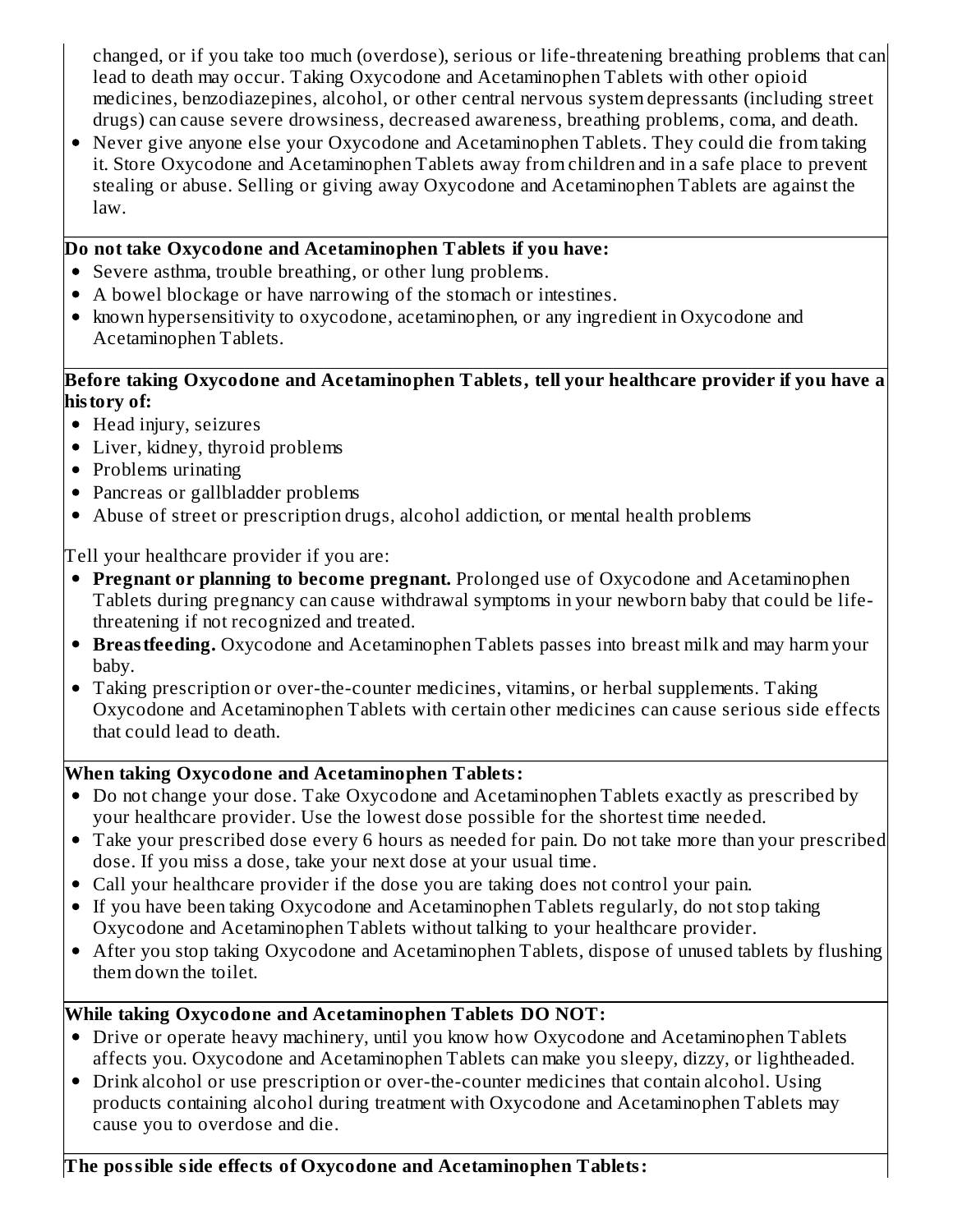- Constipation, nausea, sleepiness, vomiting, tiredness, headache, dizziness, abdominal pain. Call your healthcare provider if you have any of these symptoms and they are severe. **Get emergency medical help if you have:**
- Trouble breathing, shortness of breath, fast heartbeat, chest pain, swelling of your face, tongue, or throat, extreme drowsiness, light-headedness when changing positions, feeling faint, agitation, high body temperature, trouble walking, stiff muscles, or mental changes such as confusion.

These are not all the possible side effects of Oxycodone and Acetaminophen Tablets. Call your doctor for medical advice about side effects. You may report side effects to FDA at 1-800-FDA-1088. **For more information go to dailymed.nlm.nih.gov.** Manufactured by: WES Pharma Inc. Westminister, MD21157 or call 1-888-212-6921 1-888-514-4727 Manufactured for: Dr. Reddy's Laboratories Inc. Princeton, NJ 08540 USA

This Medication Guide has been approved by the U.S. Food and Drug Administration.

Revised: Apr. 2018

## **PACKAGE LABEL PRINCIPAL DISPLAY PANEL SECTION**

Oxycodone and Acetaminophen Tablets, USP- 7.5/325 mg



Oxycodone and Acetaminophen Tablets, USP- 10/325 mg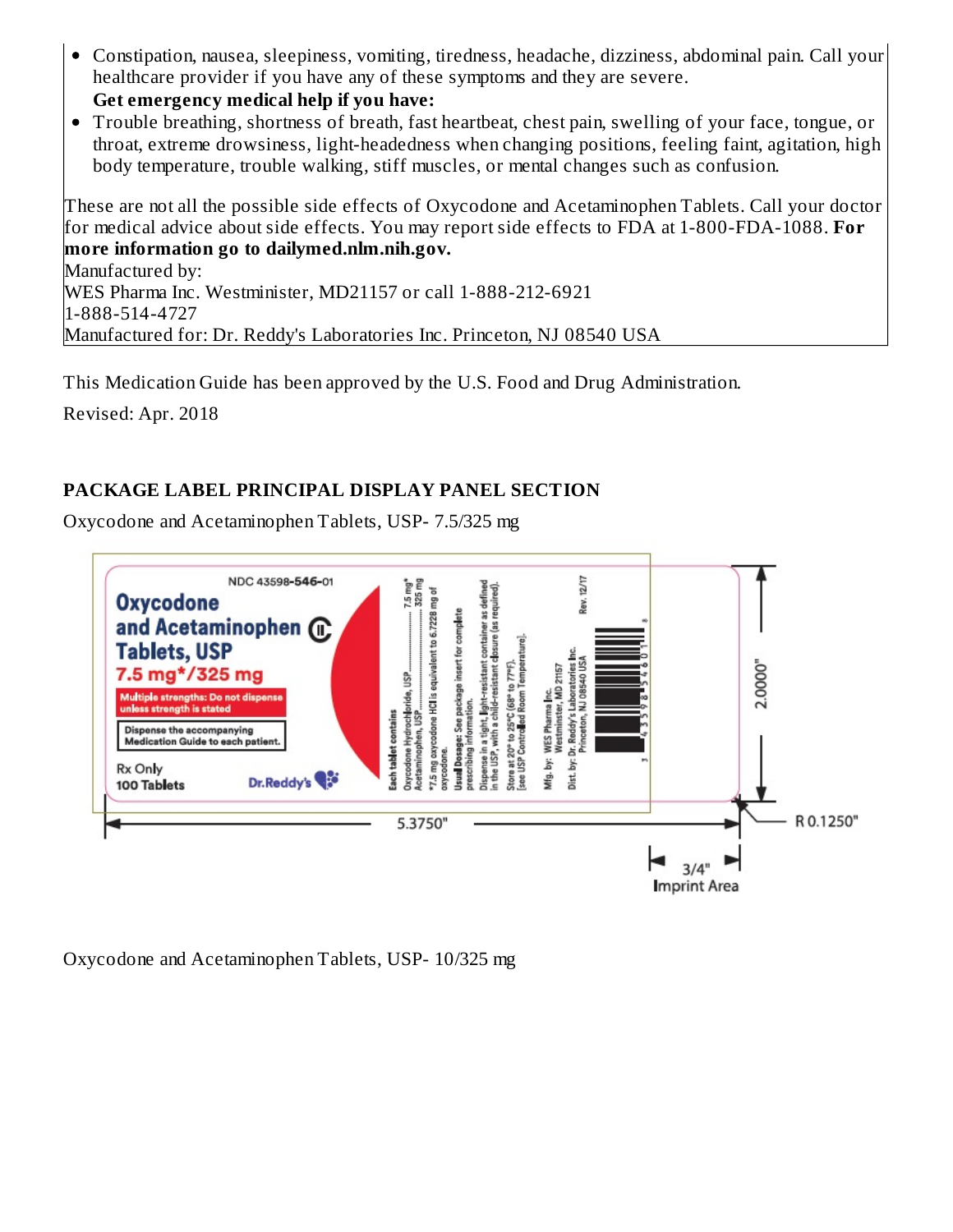

| <b>OXYCODONE AND ACETAMINOPHEN</b><br>oxycodone and acetaminophen tablet |                                                 |                                                                      |                     |                                          |                  |               |
|--------------------------------------------------------------------------|-------------------------------------------------|----------------------------------------------------------------------|---------------------|------------------------------------------|------------------|---------------|
|                                                                          |                                                 |                                                                      |                     |                                          |                  |               |
| <b>Product Information</b>                                               |                                                 |                                                                      |                     |                                          |                  |               |
| Product Type                                                             |                                                 | HUMAN PRESCRIPTION DRUG                                              | Item Code (Source)  |                                          |                  | NDC:43598-546 |
| <b>Route of Administration</b>                                           |                                                 | ORAL                                                                 | <b>DEA Schedule</b> |                                          | CШ               |               |
|                                                                          |                                                 |                                                                      |                     |                                          |                  |               |
|                                                                          |                                                 |                                                                      |                     |                                          |                  |               |
| <b>Active Ingredient/Active Moiety</b>                                   |                                                 |                                                                      |                     |                                          |                  |               |
|                                                                          |                                                 | <b>Ingredient Name</b>                                               |                     | <b>Basis of Strength</b>                 |                  | Strength      |
| UNII:CD35PMG570)                                                         |                                                 | OXYCODONE HYDROCHLORIDE (UNII: C1ENJ2TE6C) (Oxycodone -              |                     | <b>OXYCODONE</b><br><b>HYDROCHLORIDE</b> |                  | 7.5 mg        |
|                                                                          |                                                 | ACETAMINO PHEN (UNII: 36209ITL9D) (ACETAMINO PHEN - UNII:36209ITL9D) |                     | <b>ACETAMINOPHEN</b>                     |                  | 325 mg        |
|                                                                          |                                                 |                                                                      |                     |                                          |                  |               |
|                                                                          |                                                 |                                                                      |                     |                                          |                  |               |
| <b>Inactive Ingredients</b>                                              |                                                 |                                                                      |                     |                                          |                  |               |
|                                                                          |                                                 | <b>Ingredient Name</b>                                               |                     |                                          |                  | Strength      |
| <b>SILICON DIO XIDE (UNII: ETJ7Z6 XBU4)</b>                              |                                                 |                                                                      |                     |                                          |                  |               |
| STARCH, CORN (UNII: O8232NY3SJ)                                          |                                                 |                                                                      |                     |                                          |                  |               |
| CROSPOVIDONE, UNSPECIFIED (UNII: 2S7830E561)                             |                                                 |                                                                      |                     |                                          |                  |               |
| CROSCARMELLOSE SODIUM (UNII: M28OL1HH48)                                 |                                                 |                                                                      |                     |                                          |                  |               |
|                                                                          | CELLULOSE, MICRO CRYSTALLINE (UNII: OP1R32D61U) |                                                                      |                     |                                          |                  |               |
|                                                                          | STEARIC ACID (UNII: 4ELV7Z65AP)                 |                                                                      |                     |                                          |                  |               |
| MAGNESIUM STEARATE (UNII: 70097M6I30)                                    |                                                 |                                                                      |                     |                                          |                  |               |
| FD&C RED NO. 40 (UNII: WZB9127XOA)                                       |                                                 |                                                                      |                     |                                          |                  |               |
|                                                                          |                                                 |                                                                      |                     |                                          |                  |               |
| <b>Product Characteristics</b>                                           |                                                 |                                                                      |                     |                                          |                  |               |
| Color                                                                    | <b>PINK</b>                                     |                                                                      | <b>Score</b>        |                                          | no score         |               |
| <b>Shape</b>                                                             | OVAL (CAPSULE)                                  |                                                                      | <b>Size</b>         |                                          | 14 <sub>mm</sub> |               |
|                                                                          |                                                 |                                                                      |                     |                                          |                  |               |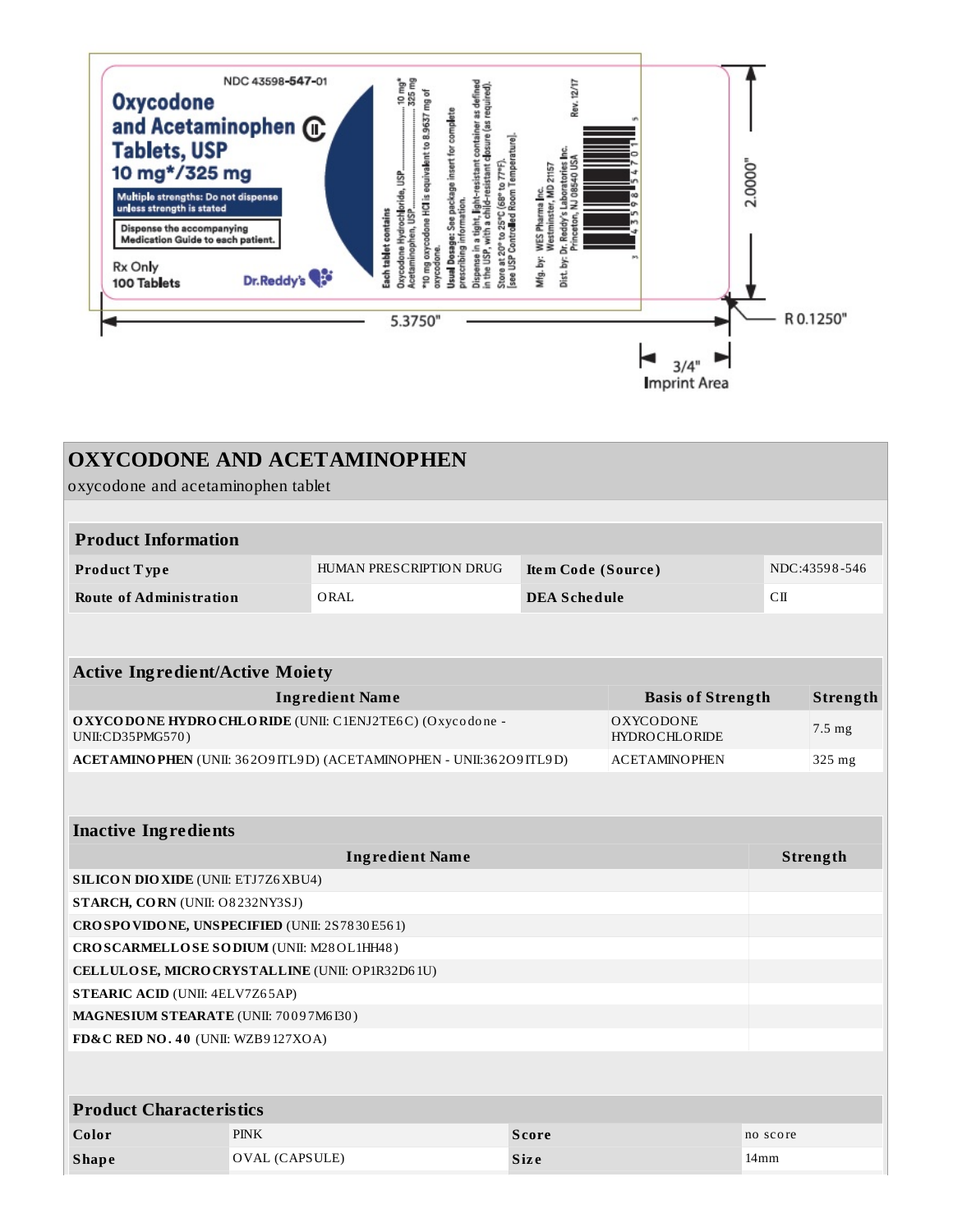|   | <b>Flavor</b>                      |                                                    | <b>Imprint Code</b> |                             | <b>WES202</b>                           |
|---|------------------------------------|----------------------------------------------------|---------------------|-----------------------------|-----------------------------------------|
|   | <b>Contains</b>                    |                                                    |                     |                             |                                         |
|   |                                    |                                                    |                     |                             |                                         |
|   |                                    |                                                    |                     |                             |                                         |
|   | Packaging                          |                                                    |                     |                             |                                         |
| # | <b>Item Code</b>                   | <b>Package Description</b>                         |                     |                             | Marketing Start Date Marketing End Date |
|   | 1 NDC:43598-546-01                 | 100 in 1 BOTTLE; Type 0: Not a Combination Product | 07/09/2018          |                             |                                         |
|   | 2 NDC:43598-546-05                 | 500 in 1 BOTTLE; Type 0: Not a Combination Product | 07/09/2018          |                             |                                         |
|   |                                    |                                                    |                     |                             |                                         |
|   |                                    |                                                    |                     |                             |                                         |
|   |                                    |                                                    |                     |                             |                                         |
|   | <b>Marketing Information</b>       |                                                    |                     |                             |                                         |
|   | <b>Marketing Category</b>          | <b>Application Number or Monograph Citation</b>    |                     | <b>Marketing Start Date</b> | <b>Marketing End Date</b>               |
|   | <b>ANDA</b>                        | ANDA207510                                         | 07/09/2018          |                             |                                         |
|   |                                    |                                                    |                     |                             |                                         |
|   |                                    |                                                    |                     |                             |                                         |
|   | <b>OXYCODONE AND ACETAMINOPHEN</b> |                                                    |                     |                             |                                         |

oxycodone and acetaminophen tablet

| <b>Product Information</b>     |                         |                     |               |  |  |
|--------------------------------|-------------------------|---------------------|---------------|--|--|
| Product Type                   | HUMAN PRESCRIPTION DRUG | Item Code (Source)  | NDC:43598-547 |  |  |
| <b>Route of Administration</b> | ORAL                    | <b>DEA Schedule</b> | CП            |  |  |

| <b>Active Ingredient/Active Moiety</b>                                             |                                          |                  |  |  |
|------------------------------------------------------------------------------------|------------------------------------------|------------------|--|--|
| <b>Ingredient Name</b>                                                             | <b>Basis of Strength</b>                 | Strength         |  |  |
| <b>OXYCODONE HYDROCHLORIDE</b> (UNII: C1ENJ2TE6C) (Oxycodone -<br>UNII:CD35PMG570) | <b>OXYCODONE</b><br><b>HYDROCHLORIDE</b> | $10 \text{ mg}$  |  |  |
| ACETAMINO PHEN (UNII: 36209 ITL9D) (ACETAMINO PHEN - UNII:36209 ITL9D)             | <b>ACETAMINOPHEN</b>                     | $325 \text{ mg}$ |  |  |

| <b>Inactive Ingredients</b>                         |                 |  |  |  |
|-----------------------------------------------------|-----------------|--|--|--|
| <b>Ingredient Name</b>                              | <b>Strength</b> |  |  |  |
| <b>SILICON DIO XIDE</b> (UNII: ETJ7Z6 XBU4)         |                 |  |  |  |
| STARCH, CORN (UNII: O8232NY3SJ)                     |                 |  |  |  |
| <b>CROSPOVIDONE, UNSPECIFIED (UNII: 2S7830E561)</b> |                 |  |  |  |
| CROSCARMELLOSE SODIUM (UNII: M28OL1HH48)            |                 |  |  |  |
| CELLULOSE, MICRO CRYSTALLINE (UNII: OP1R32D61U)     |                 |  |  |  |
| <b>STEARIC ACID (UNII: 4ELV7Z65AP)</b>              |                 |  |  |  |
| <b>MAGNESIUM STEARATE (UNII: 70097M6I30)</b>        |                 |  |  |  |
|                                                     |                 |  |  |  |

| <b>Product Characteristics</b> |                |                     |                  |  |  |
|--------------------------------|----------------|---------------------|------------------|--|--|
| Color                          | <b>WHITE</b>   | Score               | no score         |  |  |
| <b>Shape</b>                   | OVAL (CAPSULE) | <b>Size</b>         | 15 <sub>mm</sub> |  |  |
| <b>Flavor</b>                  |                | <b>Imprint Code</b> | <b>WES203</b>    |  |  |
| <b>Contains</b>                |                |                     |                  |  |  |